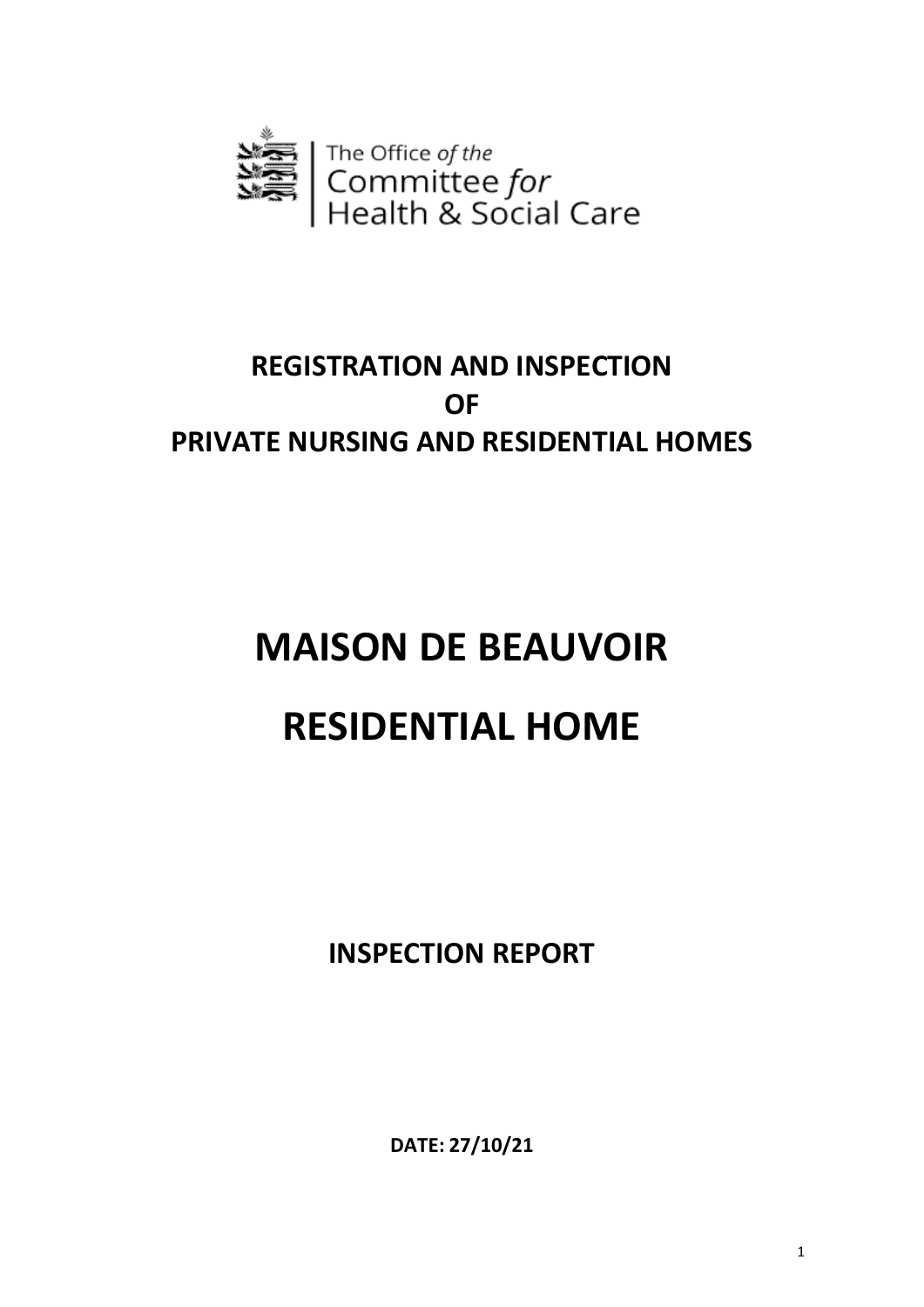# **This report may only be quoted in its entirety and may not be quoted in part or in any abridged form for any public or statutory purpose**

## **HEALTH & SOCIAL CARE REGISTRATION AND INSPECTION OF PRIVATE NURSING AND RESIDENTIAL HOMES**

#### **INTRODUCTION**

The Registration and Inspection unit of Health & Social Care (HSC) has a statutory responsibility to inspect private nursing and residential homes within the Bailiwick of Guernsey at least twice per year. The Registration and Inspection Officer undertakes a minimum of one announced and one unannounced inspection per year.

The inspections are undertaken in order to establish whether the care home is meeting the legal requirements i.e. The Nursing and Residential Homes (Guernsey) Law 1976 and its associated Ordinances, together with the agreed standards.

In reading the report the following factors should be borne in mind:

- The report is only accurate for the period when the home was inspected.
- Alterations to physical facilities or care practices may subsequently have occurred in the home.
- Feedback will have been given orally to the senior person on duty at the time of the visit.
- Both the Inspector and the Registered Home Owner/Care Manager of the home to which it refers will agree the report as an accurate report.
- The report will show the compliance with the Regulations and Standards and the required actions on behalf of the provider.

Name of Establishment: **Maison De Beauvoir Residential Home**

#### Address: **Rue Cohu, Castel, GY5 7TB**

Name of Registered Provider: **Hermanus Limited**

Name of Registered Manager: **Mrs Debbie Spencer (RGN)**

| <b>CATEGORY</b>    | <b>NUMBER OF REGISTERED BEDS</b> |
|--------------------|----------------------------------|
| <b>Residential</b> | 43.                              |

| Date of most recent inspections: 30/09/20                                        |  |  |  |  |
|----------------------------------------------------------------------------------|--|--|--|--|
| Date of inspection upon which this report is based - 27/10/21                    |  |  |  |  |
| Category of inspection - Unannounced                                             |  |  |  |  |
| Vanessa Penney - Registration and Inspection Officer (Quality & Safety Team HSC) |  |  |  |  |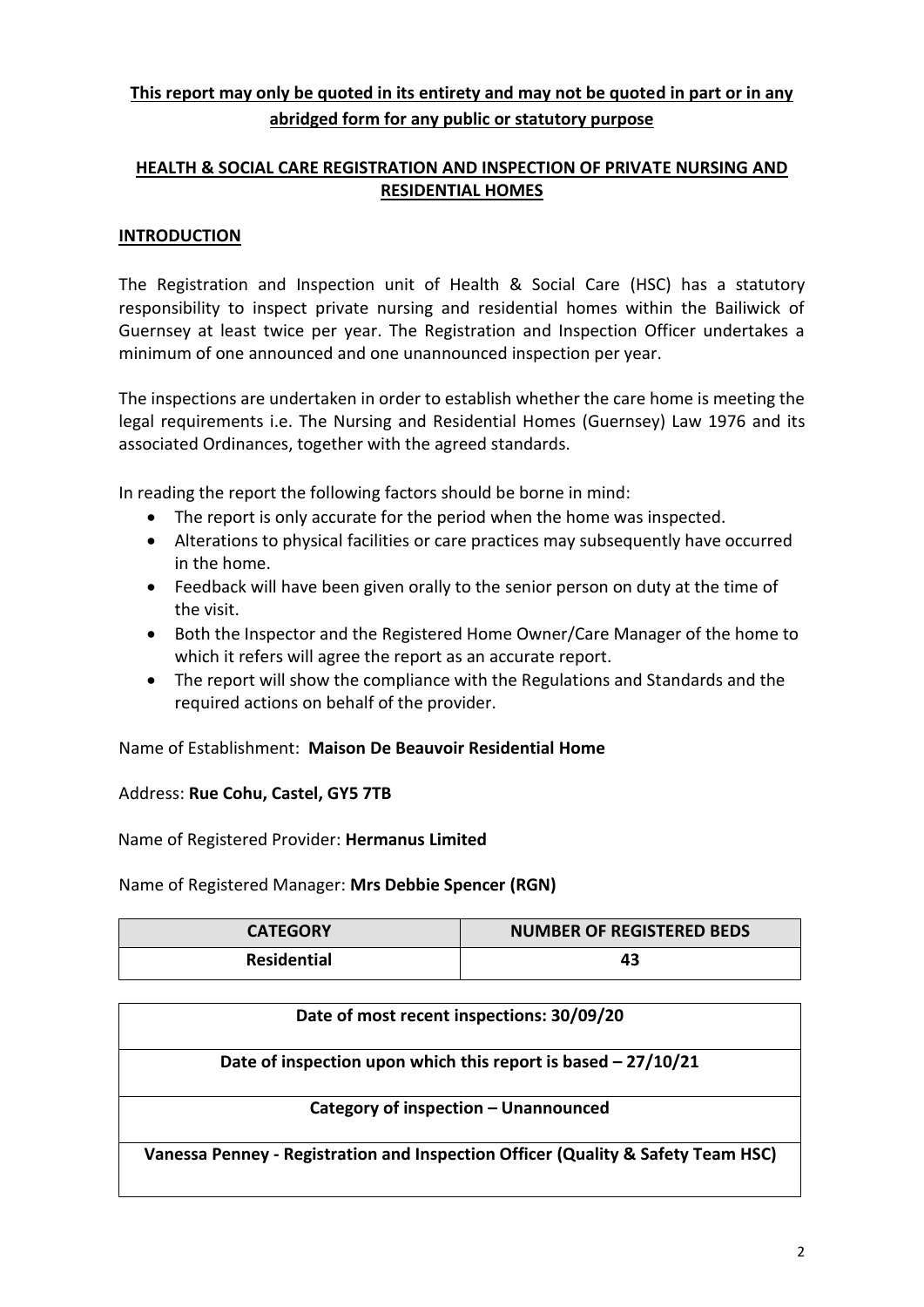#### **Background**

Maison De Beauvoir is a residential home in the parish of Castel. The home is a short distance away from Saumarez Park in the Rue Cohu. There are bus stops right outside of the home on both sides of the road and there is a large car park at the rear of the home for visitors.

The care home was a former hotel that has been adapted to provide good quality accommodation for people with residential care needs. There is a large secure garden at the rear of the home, which includes a large decking area for people to enjoy in the warmer weather.

There is a passenger lift on both sides of the home, which services all floors. In the 'older' part of the home there is a stair chair lift available as an alternative and these rooms also have a small balcony. A resident is able to use their balcony following a risk assessment. If safe to do so, the restrictor in place is removed. This enables residents to sit out and enjoy views over the garden.

The home is registered for up to 43 people who have residential care needs.

The Provider of the home and the Registered Care Manager are registered with Health & Social Care which is a legal requirement for care homes. The Care Manager is a registered nurse (RN).

This inspection was an unannounced inspection which took place on 27/10/21 from 10.00 am – 16.00 pm. On the day of inspection there were 41 people living in the home.

The person undertaking the inspection, works for Health & Social Care in the Quality & Safety Team as a Registration & Inspection Officer for care homes. The Officer is a Registered Nurse with a background of working with older people.

On the day of inspection 14 residents were spoken to with their consent. The following staff were also spoken to; Care Manager, Deputy Care Manager, Provider, 2 Carers, 2 Domestic Assistants, Activity Assistant and Maintenance Manager.

Five care plans were examined, employee induction programme, audits and training programme discussed.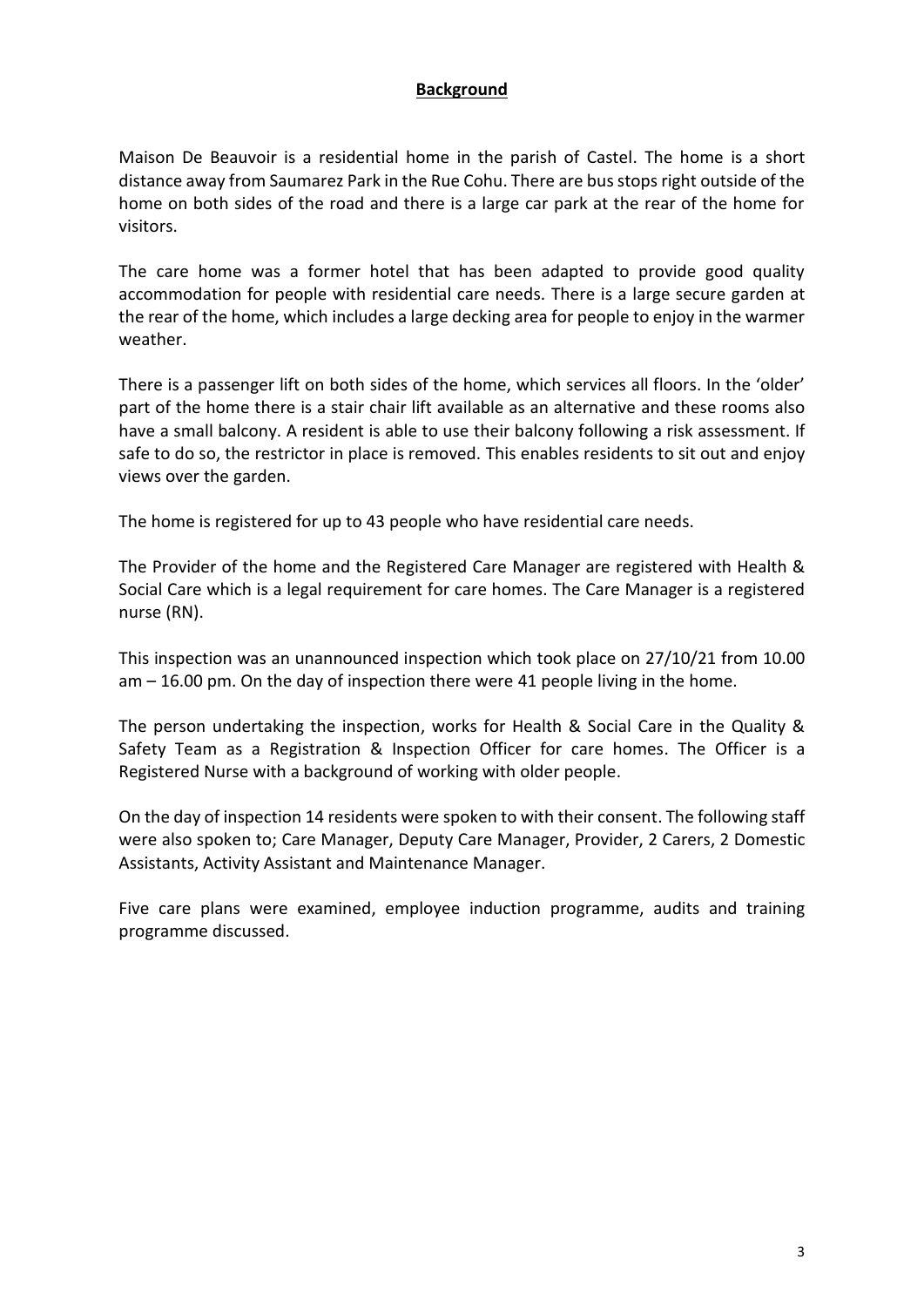#### **SUMMARY OF FINDINGS**

Maison De Beauvoir care home provides a clean and homely environment for the people who live there. Much work has been undertaken to promote people's safety and to support people with varying mobility needs. People are encouraged to personalise their room to make them feel at home and those who were spoken to said they had settled in to the home very well. One resident described it as 'home from home'. Another resident said she had settled in sooner than she had expected.

On entry to the home, there are processes in place to manage the risk of infection for all visitors to the home and staff have access to adequate PPE. There is a detailed preparedness file in place for the management of a pandemic outbreak and all staff are aware of the procedures, which are discussed regularly within the team and information is updated as needed/received.

A person receives an assessment prior to admission in to the home to ensure the person's care needs can be met. A holistic care plan is then developed using this information; together with information from the person him/herself, NOK where relevant and other healthcare professionals who are involved with the person's care.

Residents who were spoken to gave positive feedback in relation to their care. Comments made were, "They are all very good and kind", "I don't have any complaints, they are very pleasant and do what I need them to", "I can't complain. Although they look after us well, I'd rather be in my own home". Staff work closely with external healthcare professionals on a daily basis to facilitate meeting people's care needs through seeking advice or requesting a visit or review.

The medication process appears to be well-managed to ensure people receive their medication safely and in a timely manner. Accurate records are kept for administration of medication and Carers who administer medication complete training prior to undertaking this procedure. The Care Manager provides clinical supervision and direct observations with individuals to ensure they maintain their skills and do not become complacent with the process.

Residents are supported with making choices to maintain a balanced diet and are provided with the necessary level of assistance at meal time. Staff have completed training and are familiar with the IDDSI framework for providing modified textured food and fluids for residents who are at risk of choking and this is recorded in their care plan. A person's weight is monitored and appropriate action is taken with the relevant healthcare professional where there is a concern.

There is a designated Activity Co-ordinator who supports people to engage in activities. There is a varied programme in place of both in-house activities and opportunities for people to go out in to the community. Residents were quite proud to show me their arts and craft work that is on display in the lounge.

The management have a robust recruitment process to support safeguarding - protecting people from abuse. The staffing level is satisfactory to enable the care team to meet people's care needs in a safe manner. However, a risk assessment for staffing over night must be in place and reviewed regularly with feedback from the night staff.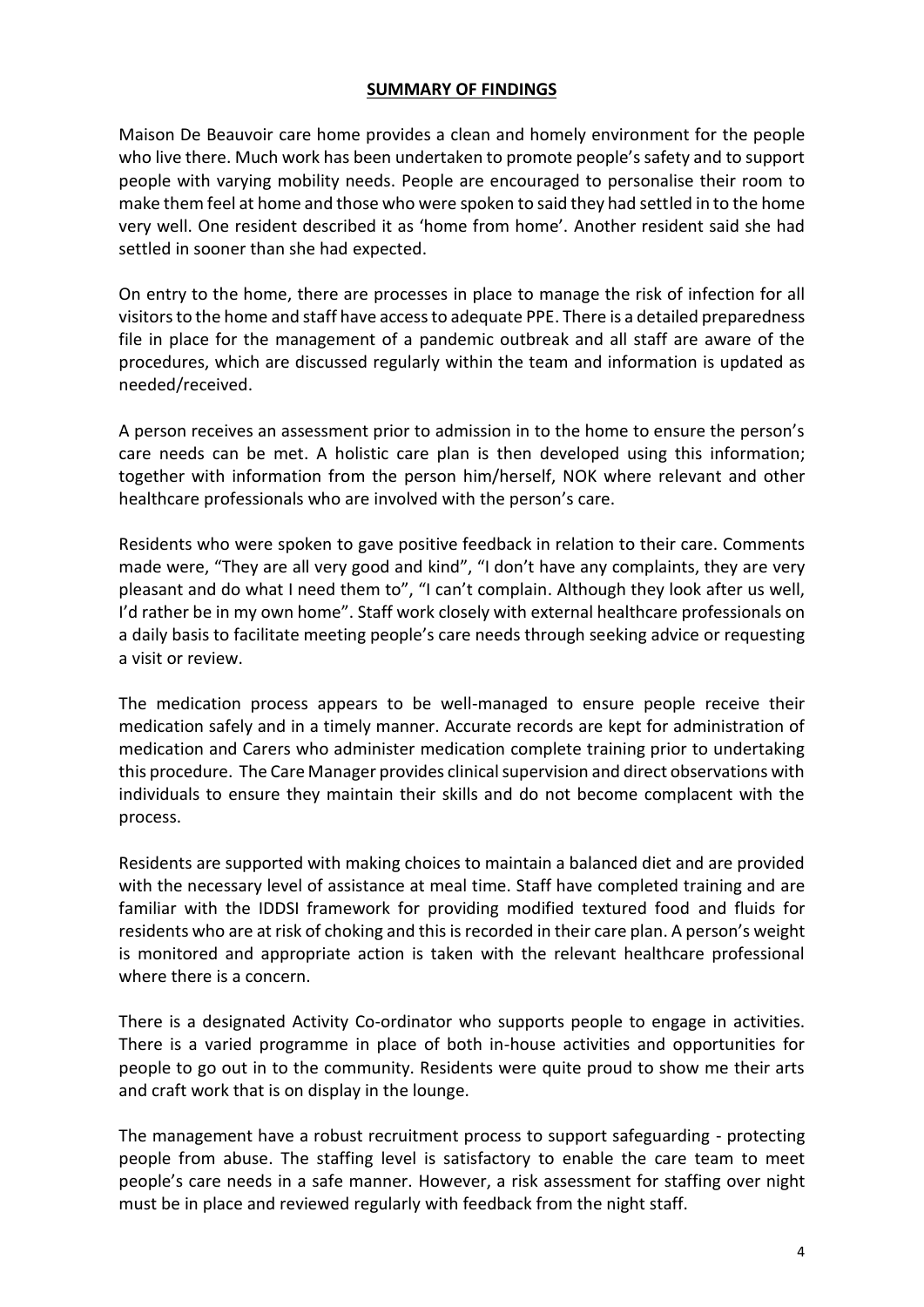New employees complete a supervised programme of induction, which includes developing skills to care for people and to learn about the key documents and policies within the service. This is followed by a programme of training and updating that continues throughout the person's employment in the home and records are kept to demonstrate this. Ensure all staff are captured when training updates are required – annual appraisals will support this process.

Staff understand the philosophy of the care home and work within their role to contribute to this. The Care Manager is transparent and honest when things go wrong and is able to identify where there is an opportunity for further learning, which she discusses with the relevant staff and reports to the necessary authority.

Staff who were spoken to said they enjoy their job and are able to approach the management with concerns or suggestions. Regular meetings are held for staff to raise any issues and the minutes of meetings show these are actioned appropriately.

The Care Manager and the Maintenance Manager have a number of systems and audits in place for quality assurance. Areas for improvement are accepted constructively for the development of the service and are actioned promptly. Some audits are undertaken by outside organisations/healthcare professionals and the home is provided with feedback.

Policies and procedures are in place for safe working practices and all staff have access to these.

Residents who were spoken to said they are encouraged to maintain as much independence as possible and are free to spend their day as they wish. They did not feel pressured to do anything they did not want to do, and felt that they are treated with dignity and respect.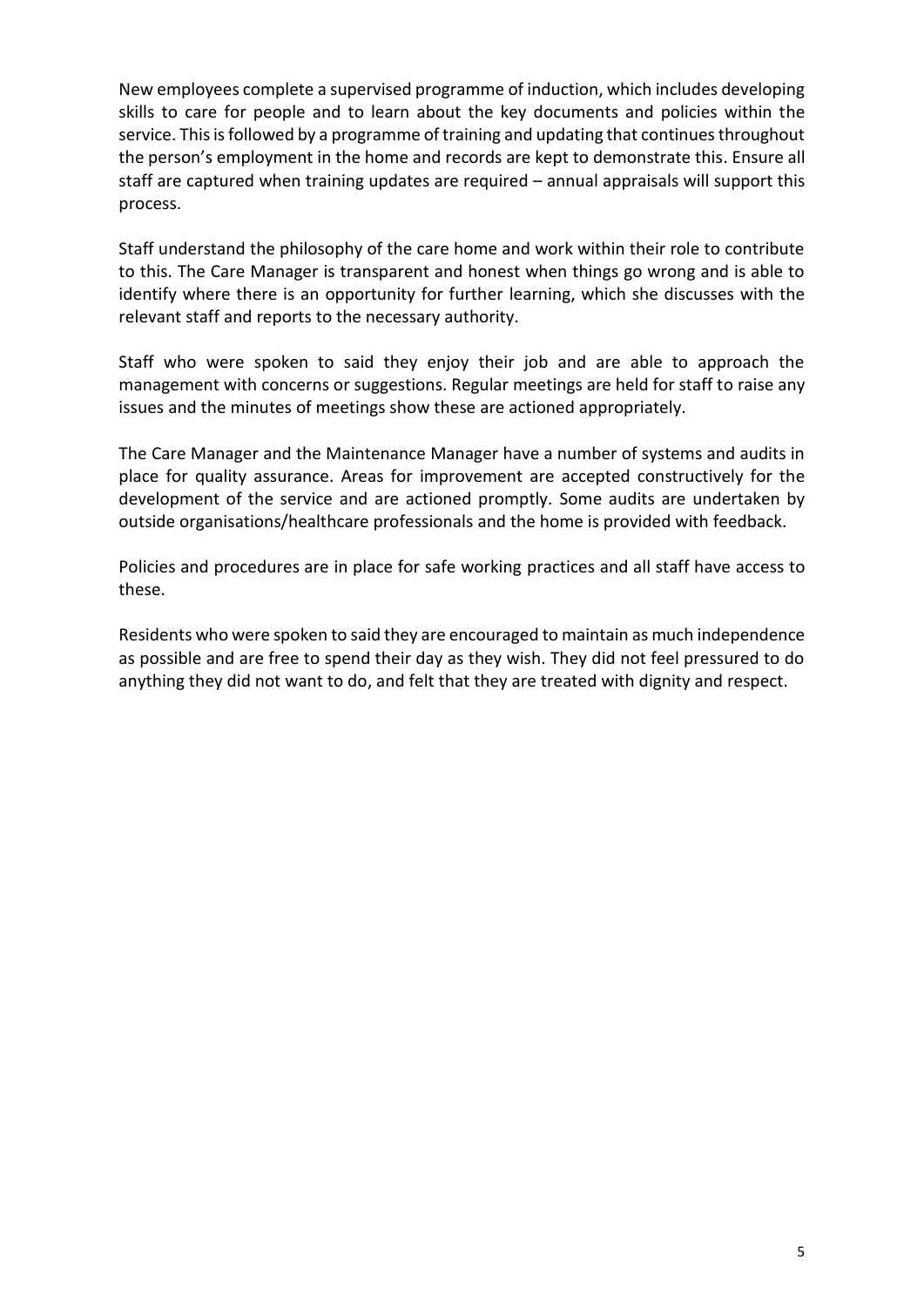# **GUERNSEY STANDARDS FOR CARE HOMES AUDIT**

| Is the service safe?                                                                                                      | <b>YES</b>   | <b>NO</b> | In<br>Part | <b>COMMENTS</b>                                                                                                                                                                                                                                                                                                                                                                                                                                                                                                                                                                                                       |
|---------------------------------------------------------------------------------------------------------------------------|--------------|-----------|------------|-----------------------------------------------------------------------------------------------------------------------------------------------------------------------------------------------------------------------------------------------------------------------------------------------------------------------------------------------------------------------------------------------------------------------------------------------------------------------------------------------------------------------------------------------------------------------------------------------------------------------|
| The care home environment is safe e.g.<br>free of unnecessary clutter, fire exits<br>have clear access and clear signage? | $\mathbf{v}$ |           |            | Fire escapes from upstairs<br>rooms are located at the<br>end of each corridor. These<br>doors are alarmed to alert<br>staff if a person were to<br>attempt to exit these areas<br>unsupervised. The external<br>fire escapes have now been<br>covered over to prevent<br>the steps from becoming<br>wet when it rains reducing<br>the risk of a fall due to a<br>slippery surface.<br>When not being used the<br>stair chair lifts are housed<br>at the top of each stair case<br>so that the floor-based rail<br>does not pose a trip hazard.<br>Notices are in place to<br>inform everyone of this<br>requirement. |
| The home is clean, free of unpleasant<br>odours and is kept well maintained?                                              | $\mathbf{v}$ |           |            | Cleaning schedule in place<br>for each room. Domestic<br>staff sign when each<br>element undertaken e.g.<br>daily, weekly and monthly<br>cleaning of areas/items -<br>some gaps where<br>signature is missing $-$ this<br>was fed back to Care<br>Manager.<br>Carpet cleaning<br>throughout home<br>undertaken 6-monthly.                                                                                                                                                                                                                                                                                             |
| Flooring is in good state of repair $-$ no<br>trip hazards?                                                               | $\mathbf v$  |           |            | Carpet in dining room has<br>been replaced with hard<br>flooring to aid infection<br>control and for ease of<br>managing spillages.<br>No trip hazards noted<br>anywhere within the<br>home. Ramps in some                                                                                                                                                                                                                                                                                                                                                                                                            |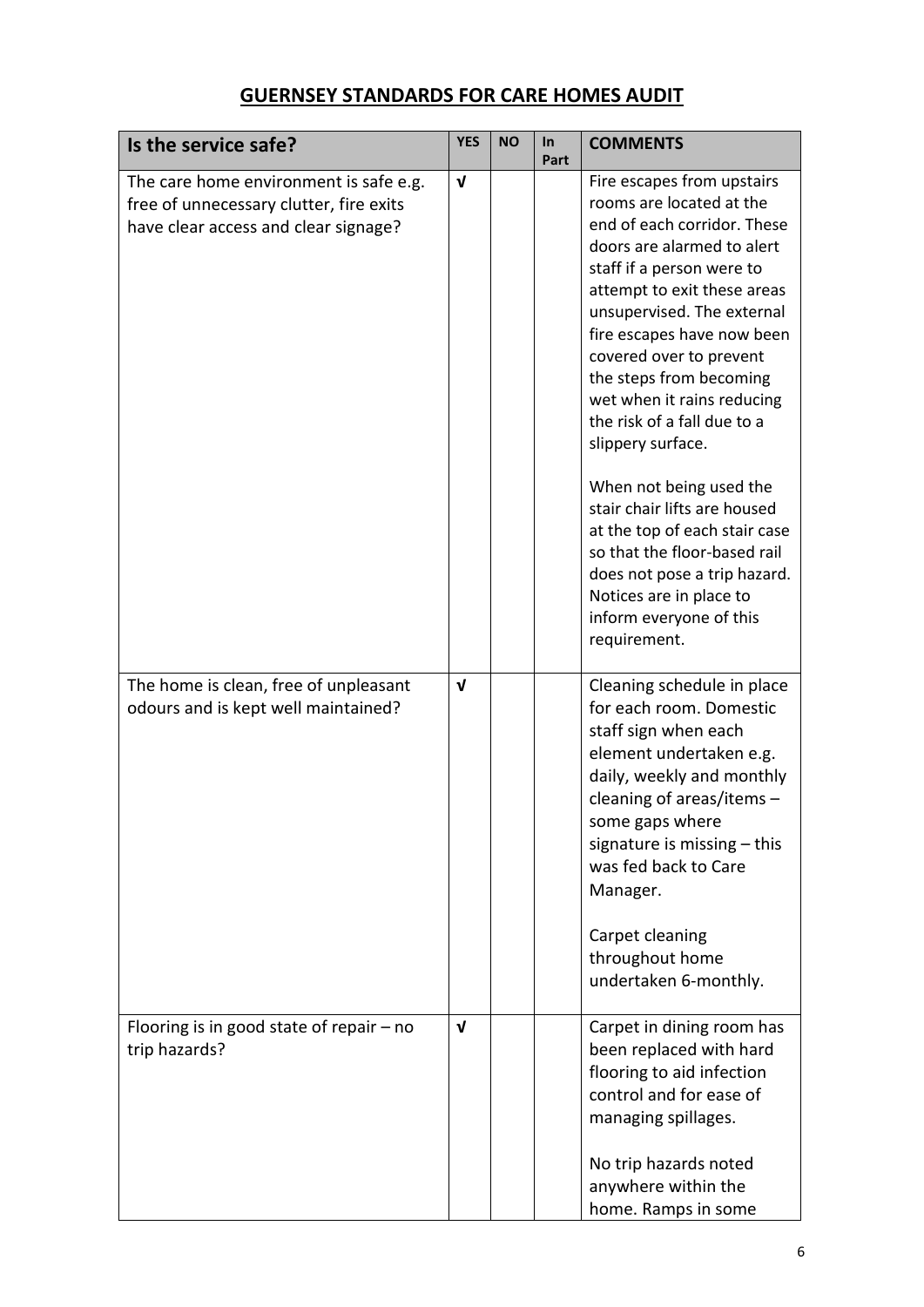|                                                                                                                                                   |              |  | areas to assist with<br>mobility and the<br>manoeuvrability of<br>equipment.                                                                                                                                                                                                         |
|---------------------------------------------------------------------------------------------------------------------------------------------------|--------------|--|--------------------------------------------------------------------------------------------------------------------------------------------------------------------------------------------------------------------------------------------------------------------------------------|
| Lighting is adequate throughout the<br>home to reduce the risk of trips and<br>falls?                                                             | $\mathbf{v}$ |  | This has been upgraded<br>throughout the home<br>both in the communal<br>areas and in resident's<br>rooms (just a couple of<br>resident's rooms yet to<br>complete).                                                                                                                 |
| Fire equipment is regularly checked and<br>maintained?                                                                                            | $\mathbf{v}$ |  | Fire alarm system upgrade<br>has now been completed.<br>Quarterly inspections are<br>undertaken by an outside<br>contractor and the home<br>receives a report where<br>the Maintenance Manager<br>ensures recommendations<br>are actioned (in<br>consultation with the<br>Provider). |
| Fire alarm is tested each week and this is<br>logged?                                                                                             | $\mathbf{v}$ |  | Staff also have a 6-<br>monthly fire drill.                                                                                                                                                                                                                                          |
| A call bell is available in every room?                                                                                                           | $\mathbf{v}$ |  | For a resident who is<br>unable to use a call bell<br>there is a variety of<br>equipment in place to<br>support people e.g. floor<br>sensor mats, chair sensor<br>mats, door alarms, laser<br>sensors and call bell<br>pendants.<br>1-2 monthly checks of all<br>call bells.         |
|                                                                                                                                                   |              |  |                                                                                                                                                                                                                                                                                      |
| Checks for water storage etc for the<br>prevention of Legionella are undertaken<br>by a trained person e.g. Contractor,<br>Home Maintenance Team? | $\mathbf{v}$ |  | Water system is managed<br>by an outside contractor,<br>which is supported by the<br>in-house maintenance<br>team.                                                                                                                                                                   |
|                                                                                                                                                   |              |  | A 6-monthly maintenance<br>programme is in place as<br>well as a 2-yearly audit.<br>Reports are provided of                                                                                                                                                                          |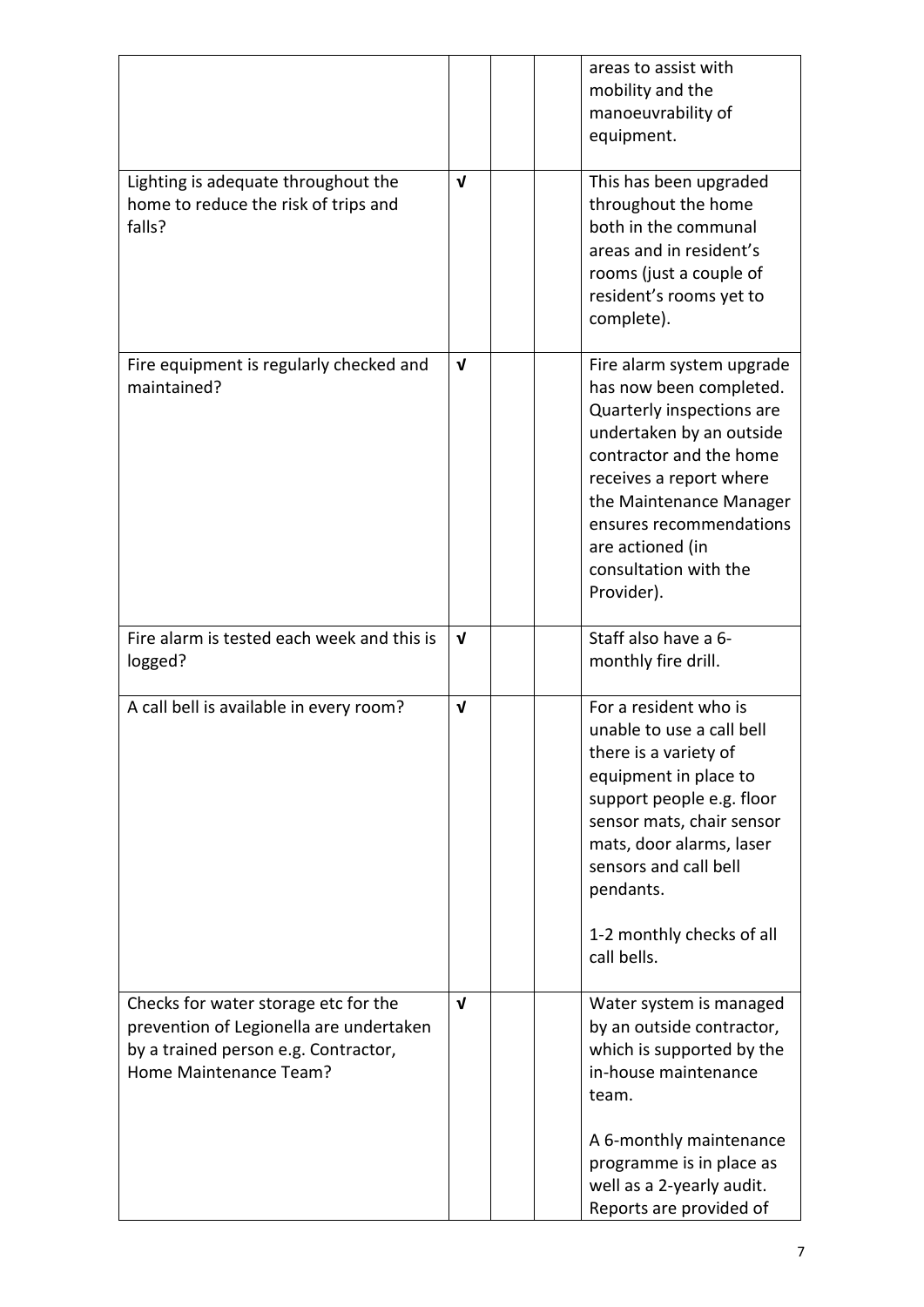|                                                                                                 |              |  | findings and actions<br>required when needed<br>and these are actioned<br>promptly.                                                                                                                                                                                                                                                                                                                                    |
|-------------------------------------------------------------------------------------------------|--------------|--|------------------------------------------------------------------------------------------------------------------------------------------------------------------------------------------------------------------------------------------------------------------------------------------------------------------------------------------------------------------------------------------------------------------------|
| Staff have an understanding of the<br>Control of Substances Hazardous to<br>Health (COSHH)?     | V            |  | Most staff have<br>completed an online<br>training module.                                                                                                                                                                                                                                                                                                                                                             |
|                                                                                                 |              |  | Items identified on the<br>previous report as needing<br>to be stored in a more<br>suitable area outside of<br>the home, have been<br>moved to a shed in the<br>garden e.g. paint and<br>other flammable items.<br>There is a COSHH register<br>in place.                                                                                                                                                              |
| There is a preparedness plan in place to                                                        | $\mathbf v$  |  | Detailed file in place,                                                                                                                                                                                                                                                                                                                                                                                                |
| manage the home in the case of a<br>pandemic e.g. good stocks of PPE?                           |              |  | which is accessible by all<br>staff and is updated when<br>new information is<br>received.                                                                                                                                                                                                                                                                                                                             |
|                                                                                                 |              |  | Good stocks of PPE are<br>available in the home.                                                                                                                                                                                                                                                                                                                                                                       |
| Recruitment checks are undertaken prior<br>to the employment of staff (DBS,<br>references)?     | $\mathbf{v}$ |  | <b>Enhanced DBS checks are</b><br>completed for all<br>employees - spreadsheet<br>in place.                                                                                                                                                                                                                                                                                                                            |
| The staffing levels are adequate to meet<br>the care needs of the people living in the<br>home? | $\mathbf{v}$ |  | The staffing levels are<br>satisfactory in order to<br>meet each resident's<br>current care needs.<br>However, staffing level at<br>night requires continuous<br>risk assessment and must<br>be increased at times<br>when care needs at night<br>direct this to be necessary.<br>During the morning shift<br>the Care Manager is<br>supernumerary and there<br>are 2 Team Leaders and 6<br>Carers on duty. During the |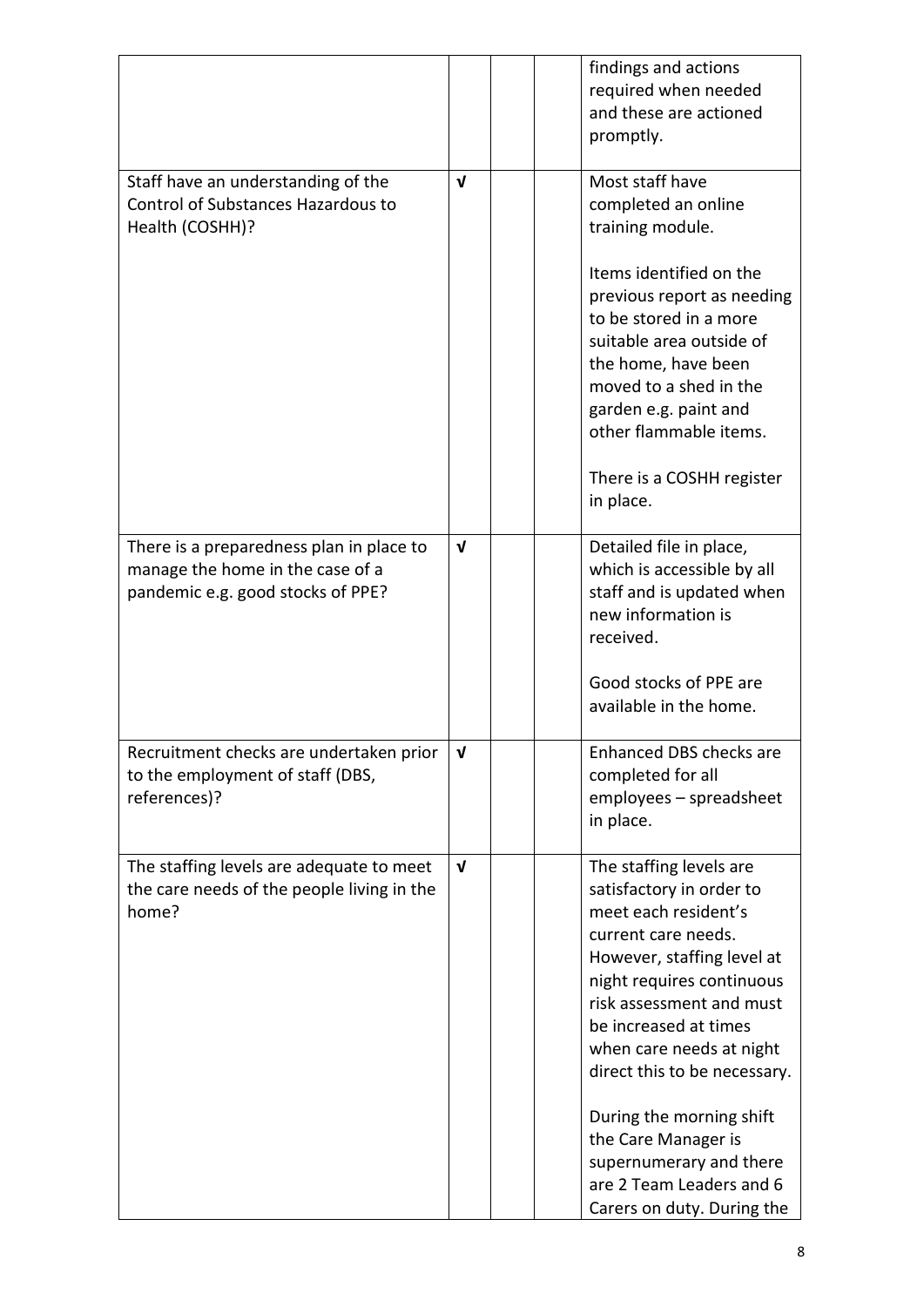|                                                                                                              |              |  | afternoon the Care<br>Manager is<br>supernumerary and there<br>are 4 Carers on duty<br>(increased when bus<br>outing). During the<br>evening there are 5 Carers<br>on duty and overnight<br>there are 2 Carers on duty.<br>An additional Carers works<br>until 9pm when most<br>residents have settled in<br>their room and an<br>additional Carer<br>commences shift at 7am<br>to assist the night staff,<br>when residents begin to<br>waken, until the day shift<br>team commences.<br>Residents who were<br>spoken to had no issues to<br>raise in relation to not<br>receiving assistance when<br>needed during the day, or<br>overnight. |
|--------------------------------------------------------------------------------------------------------------|--------------|--|------------------------------------------------------------------------------------------------------------------------------------------------------------------------------------------------------------------------------------------------------------------------------------------------------------------------------------------------------------------------------------------------------------------------------------------------------------------------------------------------------------------------------------------------------------------------------------------------------------------------------------------------|
| People feel safe and well cared for?                                                                         | $\mathbf v$  |  | Residents spoke very<br>highly of the care they<br>receive and said staff are<br>kind and patient.                                                                                                                                                                                                                                                                                                                                                                                                                                                                                                                                             |
| People's identified risks are recorded in<br>their care plan?                                                | $\mathbf{v}$ |  | Risks are reviewed and are<br>updated regularly.                                                                                                                                                                                                                                                                                                                                                                                                                                                                                                                                                                                               |
| People's medication is ordered, stored,<br>administered and disposed of in line with<br>current regulations? | $\mathbf v$  |  | Medication room is kept<br>locked and appears well-<br>organised.                                                                                                                                                                                                                                                                                                                                                                                                                                                                                                                                                                              |
| Medication no longer in use, is not<br>stockpiled and is returned to pharmacy?                               | $\mathbf{v}$ |  | The home has a pharmacy<br>returns book in place,<br>which itemises returns.                                                                                                                                                                                                                                                                                                                                                                                                                                                                                                                                                                   |
| Staff who administer medication have<br>completed training?                                                  | $\mathbf{v}$ |  | Carers who administer<br>medication to residents do<br>so independently once<br>they have completed the<br>stand-alone unit of the VQ<br>programme for the<br>administration of<br>medication. The Care                                                                                                                                                                                                                                                                                                                                                                                                                                        |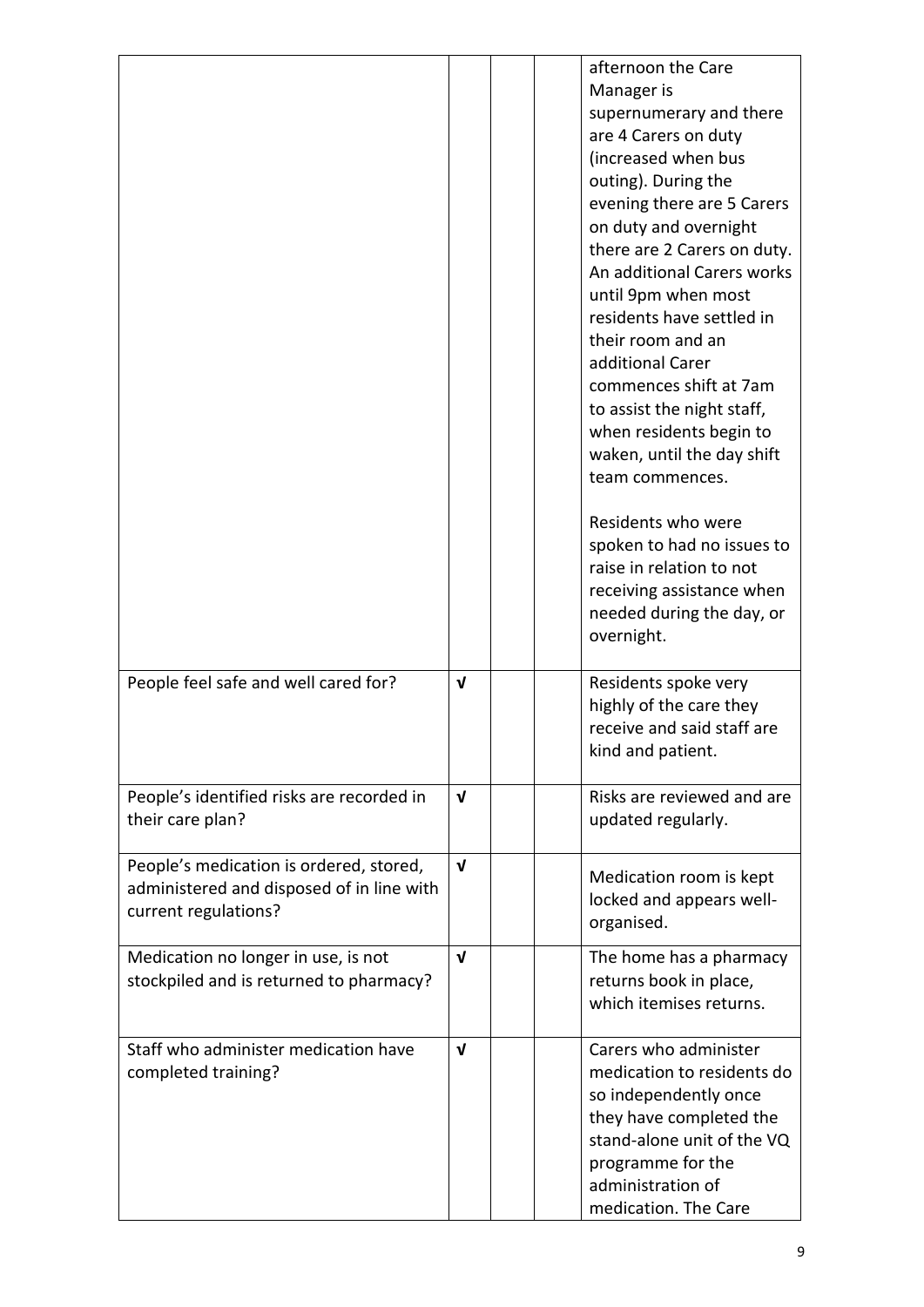|                                                                                                                                                                               |              |  | Manager undertakes<br>adhoc direct observations<br>for these Carers<br>throughout the year in<br>order to monitor their<br>competency. Two Carers<br>are currently working<br>through this unit (almost<br>completed).<br>Residents said they<br>receive their medication<br>when they expect to. No<br>concerns were raised. |
|-------------------------------------------------------------------------------------------------------------------------------------------------------------------------------|--------------|--|-------------------------------------------------------------------------------------------------------------------------------------------------------------------------------------------------------------------------------------------------------------------------------------------------------------------------------|
| Accidents and incidents that occur in the<br>home are recorded?                                                                                                               | $\mathbf{v}$ |  | Accidents/incidents are<br>recorded in a person's<br>electronic care record. The<br>care plan is reviewed and<br>updated following all<br>incidents, which is<br>overseen by the Care<br>Manager.<br>Body charts are<br>completed where an<br>injury occurs.                                                                  |
| Accidents/incidents include remedial<br>measures to minimise further risk?                                                                                                    | $\mathbf{v}$ |  | Equipment and higher<br>levels of supervision are<br>put in place as needed.<br>Incidents are discussed at<br>handover as an<br>opportunity for learning<br>and resolving issues as a<br>team.<br>Referrals are made to<br>healthcare professionals<br>within the multi-<br>disciplinary team as<br>needed.                   |
| The Registration & Inspection Officer is<br>informed if a person is transferred to<br>hospital for review or treatment as a<br>result of an accident/incident in the<br>home? | $\mathbf{v}$ |  | Has done so previously<br>and advised to continue<br>doing so.                                                                                                                                                                                                                                                                |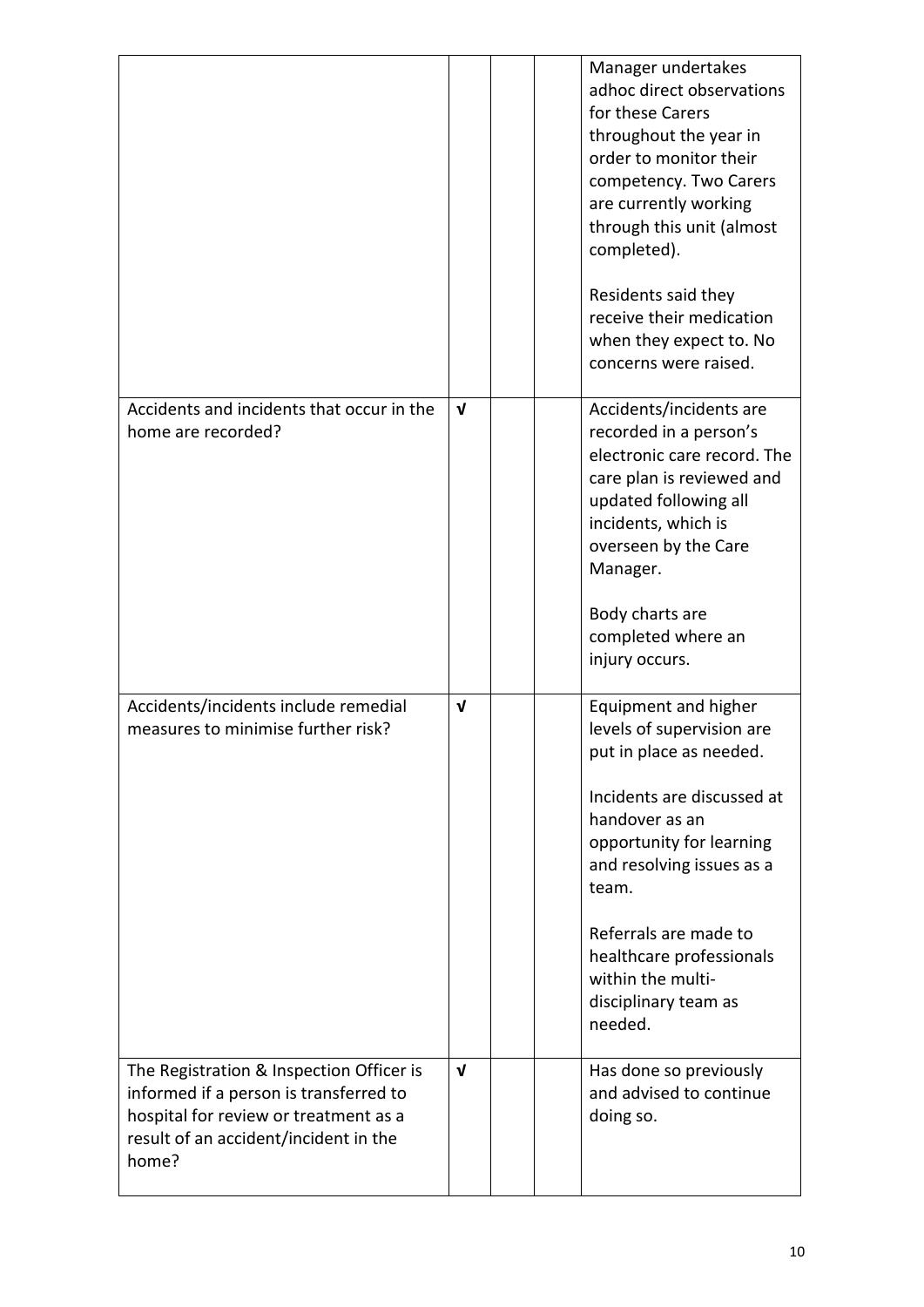| Staff have undertaken training for<br>safeguarding?                      | V |  | Most staff have<br>completed online through<br>an accredited training<br>provider.                                                     |
|--------------------------------------------------------------------------|---|--|----------------------------------------------------------------------------------------------------------------------------------------|
| Safeguard alerts are raised when<br>necessary?                           | V |  | Has done so previously<br>and advised to continue<br>doing so.                                                                         |
| Where dementia care is provided<br>training has been provided for staff? | V |  | A Dementia Awareness<br>Trainer provides 3<br>refresher sessions per<br>year so that all new staff<br>are captured during the<br>year. |

| Is the service effective?                                                                                    | <b>YES</b>   | <b>NO</b> | <b>In</b><br>part | <b>COMMENTS</b>                                                                                                                                                                                                                                                                                                               |
|--------------------------------------------------------------------------------------------------------------|--------------|-----------|-------------------|-------------------------------------------------------------------------------------------------------------------------------------------------------------------------------------------------------------------------------------------------------------------------------------------------------------------------------|
| Care plans are person centred?                                                                               | $\mathbf{v}$ |           |                   | The care plans are person-<br>centred, detailed and are<br>appropriate to meet<br>people's care needs. A<br>basic care summary is<br>available in each person's<br>room.<br>Referrals are made to<br>relevant healthcare<br>professionals from outside<br>of the home when<br>required.                                       |
| A person (NOK where appropriate) are<br>able to discuss their care with the person<br>in charge at any time? | $\mathbf{V}$ |           |                   | The Care Manager is<br>available to speak to at<br>any time when she is on<br>duty or by making an<br>appointment if preferred.<br>There is a Senior Carer on<br>duty on each shift who<br>can provide information<br>regarding care.<br>For relatives off-island,<br>communication takes<br>place via email or<br>telephone. |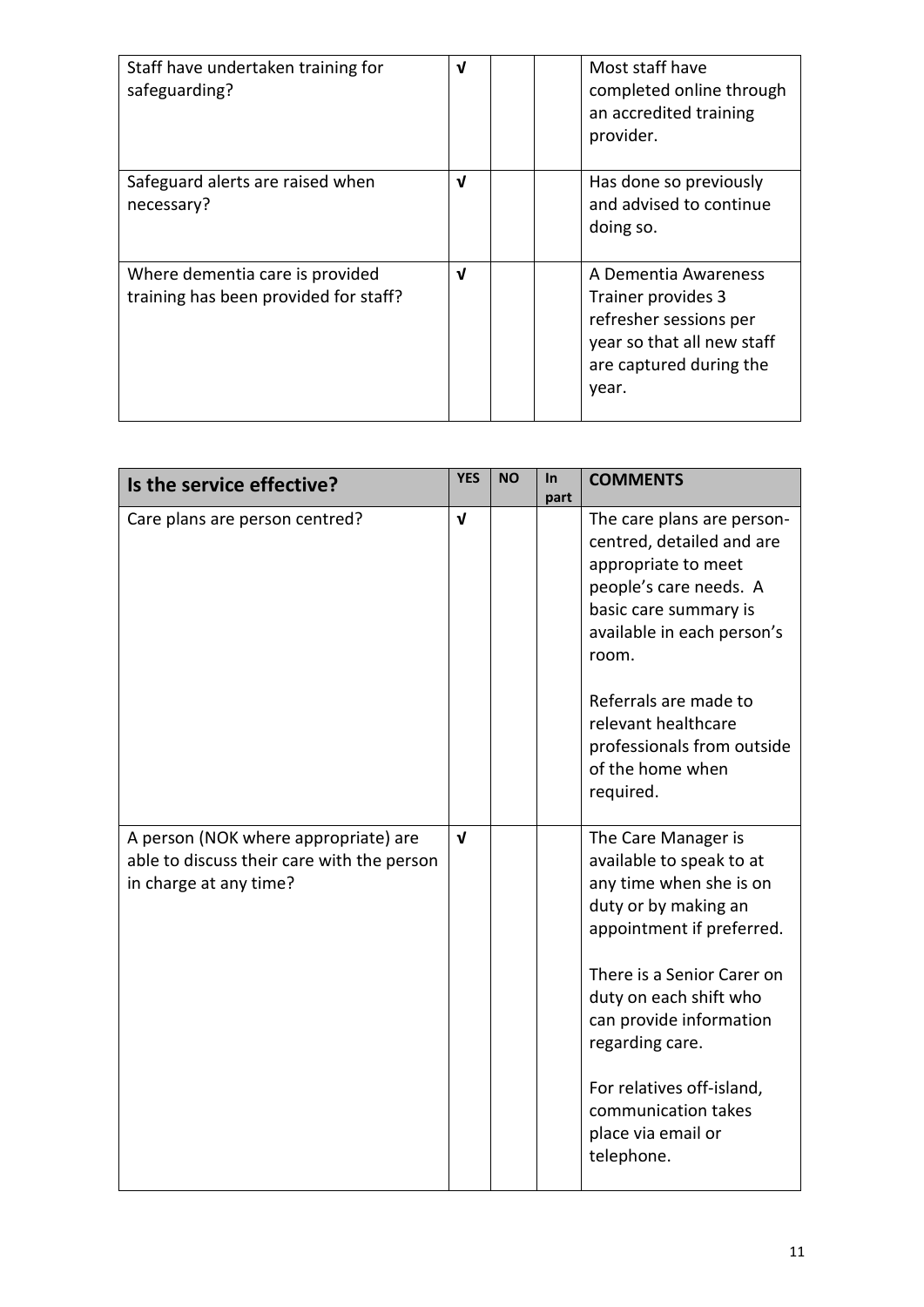| Staff interactions with people are<br>positive?                                                          | $\mathbf v$  |           | People were happy when<br>approached by staff, no<br>reluctance to engage.                                                                                                                                                                                                                                                                      |
|----------------------------------------------------------------------------------------------------------|--------------|-----------|-------------------------------------------------------------------------------------------------------------------------------------------------------------------------------------------------------------------------------------------------------------------------------------------------------------------------------------------------|
| Decisions are made for a person who<br>does not have capacity with the relevant<br>person/people?        | $\mathbf{v}$ | boosters. | If a person is unable to<br>make a decision<br>independently, a best<br>interest decision is made<br>involving a person's NOK,<br>GP, relevant care home<br>staff representation, and<br>healthcare professionals<br>from outside of the home<br>who are involved in the<br>persons care. Recent<br>capacity assessments<br>completed for Covid |
| Access is made available to other<br>healthcare professions to benefit the<br>person's care?             | $\mathbf v$  |           | Referrals are made as<br>needed to support people<br>with the care they require<br>- GP, Social Workers,<br><b>Community Nurses and</b><br>specialist nurses etc. The<br>Speech and Language<br>Therapist (SALT) recently<br>provided a training session<br>in the home for modified<br>diets and for using the<br><b>IDDSI</b> framework.      |
| People are able to move around the<br>home freely if safe and able to do so?                             | $\mathbf v$  | manner.   | Assistance is provided by<br>Carers as needed. People<br>ringing their bell for<br>assistance or indicating<br>assistance through their<br>body language or other<br>communication method<br>were attended to<br>promptly and in a pleasant                                                                                                     |
| People are able to go out independently<br>or with family & friends if well enough<br>and safe to do so? | $\mathbf{v}$ |           | Several residents were<br>observed to do so during<br>the day of visit. Relatives<br>were observed speaking<br>to a Carer to inform them<br>they were taking their<br>relative out. There is also<br>an in and out register for                                                                                                                 |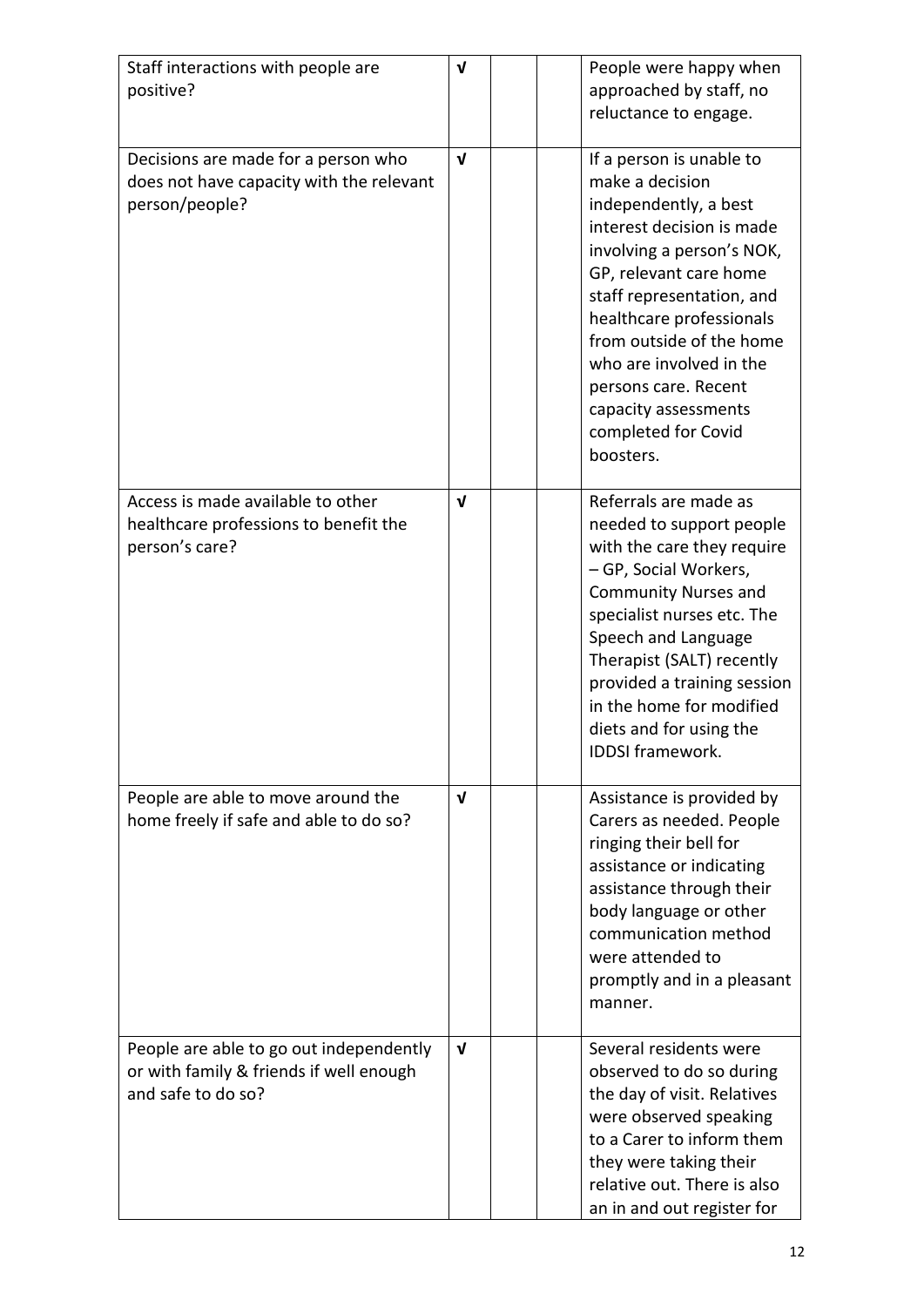|                                                                 |              | visitors and an in and out<br>board for residents.                                                                                                                                                                                                            |
|-----------------------------------------------------------------|--------------|---------------------------------------------------------------------------------------------------------------------------------------------------------------------------------------------------------------------------------------------------------------|
| People choose when they want to get up<br>and go to bed?        | $\mathbf{V}$ | Confirmed in discussion<br>with residents.                                                                                                                                                                                                                    |
| Meals, snacks and beverages are<br>provided throughout the day? | $\mathbf v$  | Observed throughout the<br>day and assistance or<br>supervision was provided<br>as needed e.g. suitable<br>cutlery and crockery to<br>meet individual need and<br>support from Carers.                                                                        |
| There is access to a snack or beverage<br>during the night?     | $\mathbf{V}$ | Available 24/7. Some<br>residents have a small<br>fridge in their<br>room/apartment if they<br>are able/prefer to<br>organise their own drinks<br>and snacks.<br>There is a small in-house<br>shop within the home<br>where people can<br>purchase drinks and |
|                                                                 |              | snacks e.g. chocolate,<br>sweets, crisps etc.                                                                                                                                                                                                                 |
| People are satisfied with the meal<br>choices in the home?      | $\mathbf{v}$ | Confirmed in discussion<br>with residents. Menu<br>offers a balanced diet and<br>good variety of dishes.<br>There were no complaints<br>regarding the catering<br>service.                                                                                    |
| All new employees have an induction<br>programme?               | $\mathbf v$  | Induction programme in<br>place and a new employee<br>is supervised by a Team<br>Leader or Senior Carer<br>during their probation<br>period.                                                                                                                  |
| There is adequate supervision for all<br>staff?                 | $\mathbf{v}$ | There is always a Senior<br>Carer on each shift and<br>the Care Manager and her<br>deputy undertake<br>supervision with                                                                                                                                       |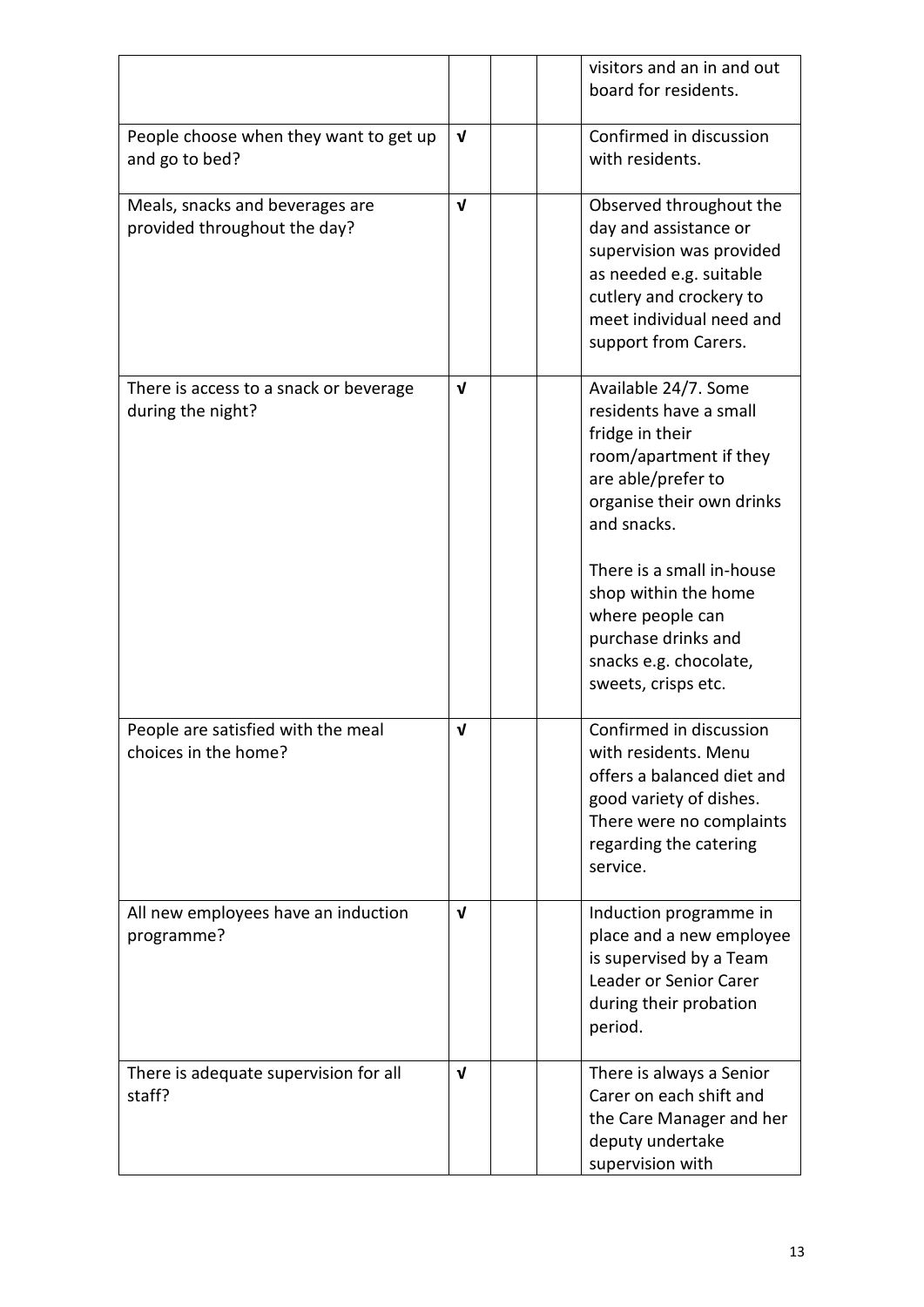|                                                                                                    |              | individuals when<br>undertaking clinical shifts.                                                                                                                                                                                                                                                                                                                                                         |
|----------------------------------------------------------------------------------------------------|--------------|----------------------------------------------------------------------------------------------------------------------------------------------------------------------------------------------------------------------------------------------------------------------------------------------------------------------------------------------------------------------------------------------------------|
| All staff undertake regular training for<br>their role throughout their employment<br>in the home? | $\mathbf{v}$ | Care staff, housekeeping<br>staff, administration staff<br>maintenance and<br>management complete<br>online training $-$<br>mandatory modules and<br>additional modules that<br>are specific to their area<br>of work. Additional<br>training in other areas is<br>also organised through<br>external providers who<br>come in to the home, or<br>staff attend training<br>sessions in other facilities. |

| Is the service caring?                                                  | <b>YES</b>   | <b>NO</b> | In<br>part | <b>COMMENTS</b>                                                                                                                                                                                                    |
|-------------------------------------------------------------------------|--------------|-----------|------------|--------------------------------------------------------------------------------------------------------------------------------------------------------------------------------------------------------------------|
| Do people appear well cared for?                                        | $\mathbf v$  |           |            | Confirmed in conversation<br>with residents, no issues<br>were raised.                                                                                                                                             |
| Do people feel that they are involved in<br>decisions about their care? | $\mathbf{v}$ |           |            | Consultations with a<br>person's NOK and other<br>healthcare professionals<br>take place where a person<br>is unable to contribute.<br>These are recorded in the<br>person's care record.                          |
| Do people have a choice of where to eat<br>their meals?                 | $\mathbf{v}$ |           |            | Residents are encouraged<br>to have their meals in the<br>dining room to encourage<br>social interaction.<br>However, it was noted<br>that some residents prefer<br>to eat in their room and<br>this is supported. |
| Do people appear relaxed in the<br>company of staff?                    | $\mathbf v$  |           |            | Good interactions<br>observed. No resident<br>demonstrated any<br>reluctance to interact and<br>appeared to enjoy staff's<br>company when they<br>stopped to chat to them.                                         |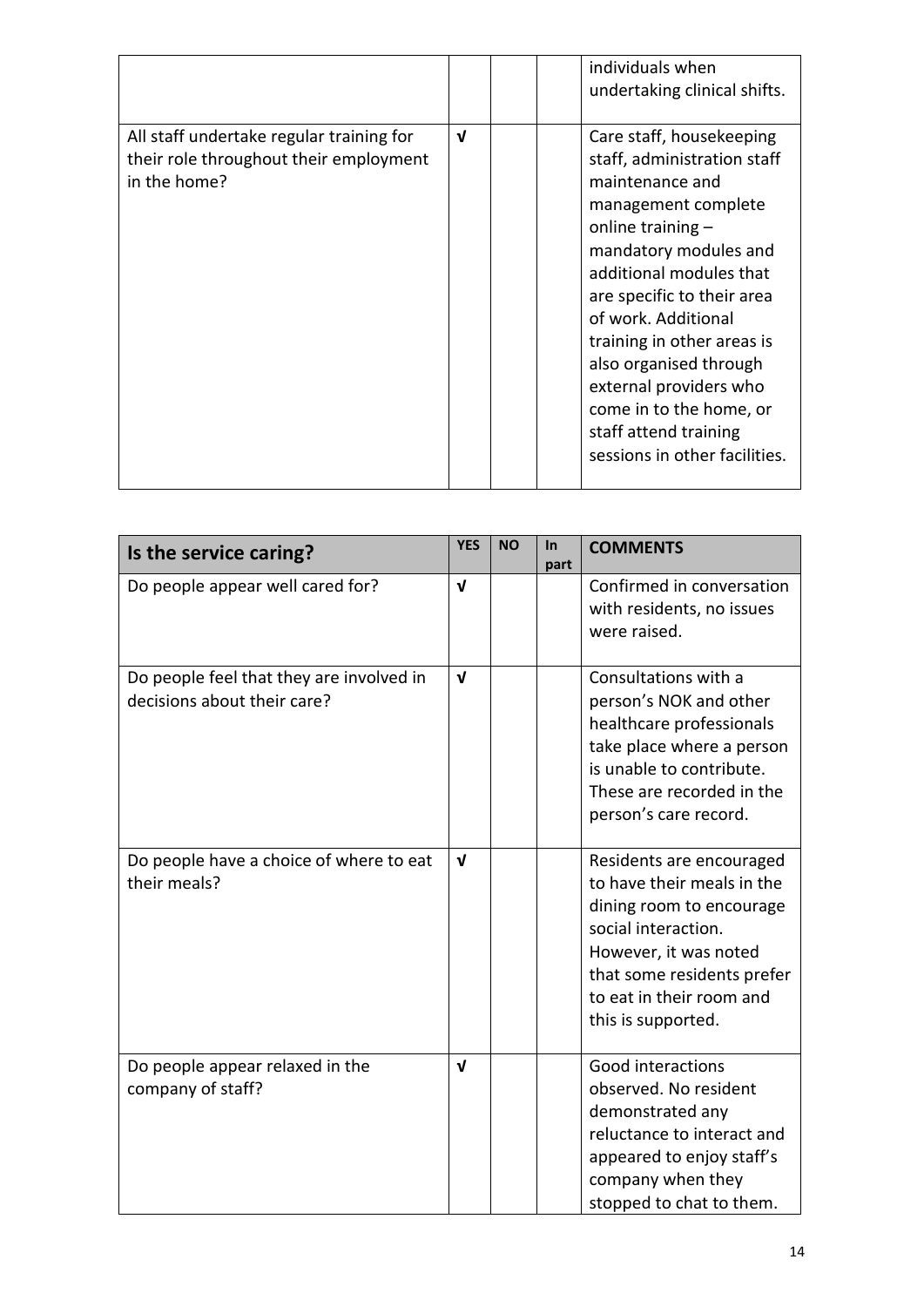| Is the atmosphere of the home warm<br>and friendly?                                                  | $\mathbf{v}$ |  |                                                                                                                                                                           |
|------------------------------------------------------------------------------------------------------|--------------|--|---------------------------------------------------------------------------------------------------------------------------------------------------------------------------|
| Do staff appear polite, kind and<br>respectful?                                                      | $\mathbf{v}$ |  | Observed during resident<br>and staff interactions<br>throughout the day.                                                                                                 |
| Do staff knock on a person's door and<br>wait to be invited in before entering?                      | $\mathbf{v}$ |  | Where a person was<br>unable to respond, staff<br>were observed knocking,<br>opening the door slightly<br>and calling out who they<br>were before entering.               |
| Are visitors made to feel welcome e.g.<br>offered a cup of tea or have somewhere<br>to make a drink? | $\mathbf{v}$ |  | Confirmed in conversation<br>with residents. Some of<br>the apartments in Herm<br>Wing have kitchenettes<br>where residents and their<br>relatives can make their<br>own. |
| Records are stored securely for<br>confidentiality and data protection?                              | V            |  | Records are held<br>electronically and are<br>password protected.<br>There is a basic care plan<br>summary of daily care in<br>each resident's room.                      |

| Is the service responsive?                               | <b>YES</b> | <b>NO</b> | <b>In</b><br>part | <b>COMMENTS</b>                                                                                                                                                                                                          |
|----------------------------------------------------------|------------|-----------|-------------------|--------------------------------------------------------------------------------------------------------------------------------------------------------------------------------------------------------------------------|
| Call bells are answered promptly?                        | V          |           |                   | Call bells were observed<br>to be answered swiftly<br>during the inspection visit.<br>The length of time that it<br>takes to answer call bells<br>can be audited as the call<br>bell system records this<br>information. |
| Care plans are up to date and are<br>reviewed regularly? | V          |           |                   | The care plans that were<br>examined were up to date<br>and had been reviewed at<br>regular intervals.                                                                                                                   |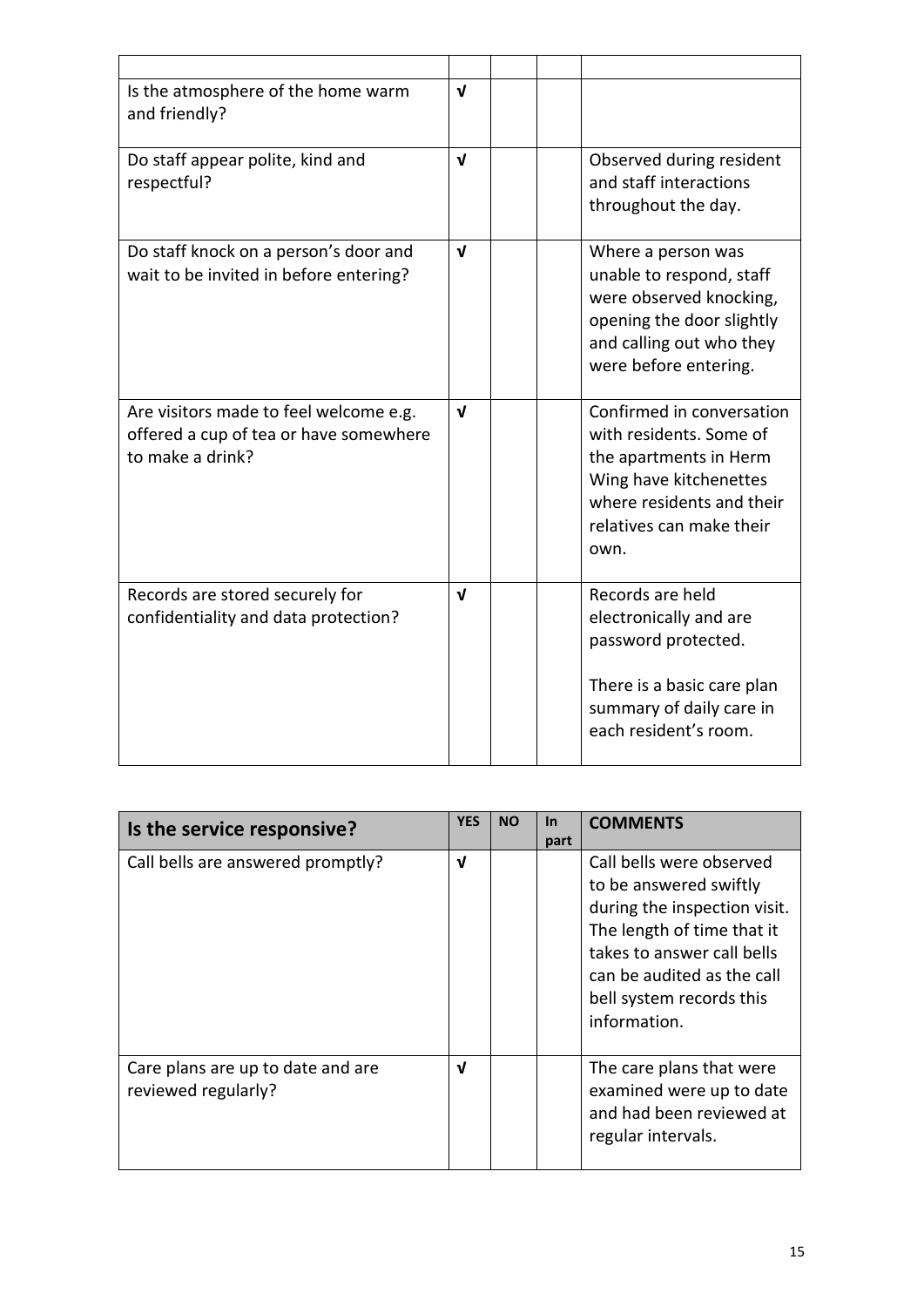| Care plans show an understanding of a<br>person's chosen routine, preferences,<br>managed risks?                                      | $\mathbf{v}$ |  | Care plans are holistic and<br>detail how people wanted<br>their care to be delivered,<br>which included managing<br>risk and considering<br>people's preferences and<br>individual routine.                                                                                                                                                                                                                                                                                                                                                                                                                                            |
|---------------------------------------------------------------------------------------------------------------------------------------|--------------|--|-----------------------------------------------------------------------------------------------------------------------------------------------------------------------------------------------------------------------------------------------------------------------------------------------------------------------------------------------------------------------------------------------------------------------------------------------------------------------------------------------------------------------------------------------------------------------------------------------------------------------------------------|
| Changing needs are documented and<br>additional support is sought to manage<br>these needs where needed?                              | $\mathbf{v}$ |  | Clear examples in care<br>plans.                                                                                                                                                                                                                                                                                                                                                                                                                                                                                                                                                                                                        |
| People's nutritional status is regularly<br>monitored? E.g. person weighed<br>regularly and a record is maintained                    | $\mathbf{v}$ |  | People had assessments<br>undertaken and are<br>weighed regularly, which<br>is documented.<br>Staff are aware of the<br><b>IDDSI</b> framework to<br>describe texture modified<br>food and fluids for a<br>person with a swallowing<br>difficulty who is at risk of<br>choking. Care Manager<br>has sought training<br>through HSC (observed<br>email chain) but this is<br>currently unavailable.<br>The Dietician from within<br>HSC provided a training<br>session for staff recently<br>which covered the use of<br>supplement drinks, soups<br>and puddings for those<br>whose swallowing is<br>compromised or have low<br>weight. |
| Where there is a concern in relation to a<br>person's weight this is raised with the<br>appropriate person? E.g. Doctor,<br>Dietician | $\mathbf{v}$ |  | Some residents have been<br>prescribed supplements<br>for nutritional support.<br>One person has their diet<br>recorded to report to the<br>Dietician.                                                                                                                                                                                                                                                                                                                                                                                                                                                                                  |
| Restrictions are kept to a minimum,<br>recorded and discontinued as soon as<br>appropriate?                                           | $\mathbf{v}$ |  |                                                                                                                                                                                                                                                                                                                                                                                                                                                                                                                                                                                                                                         |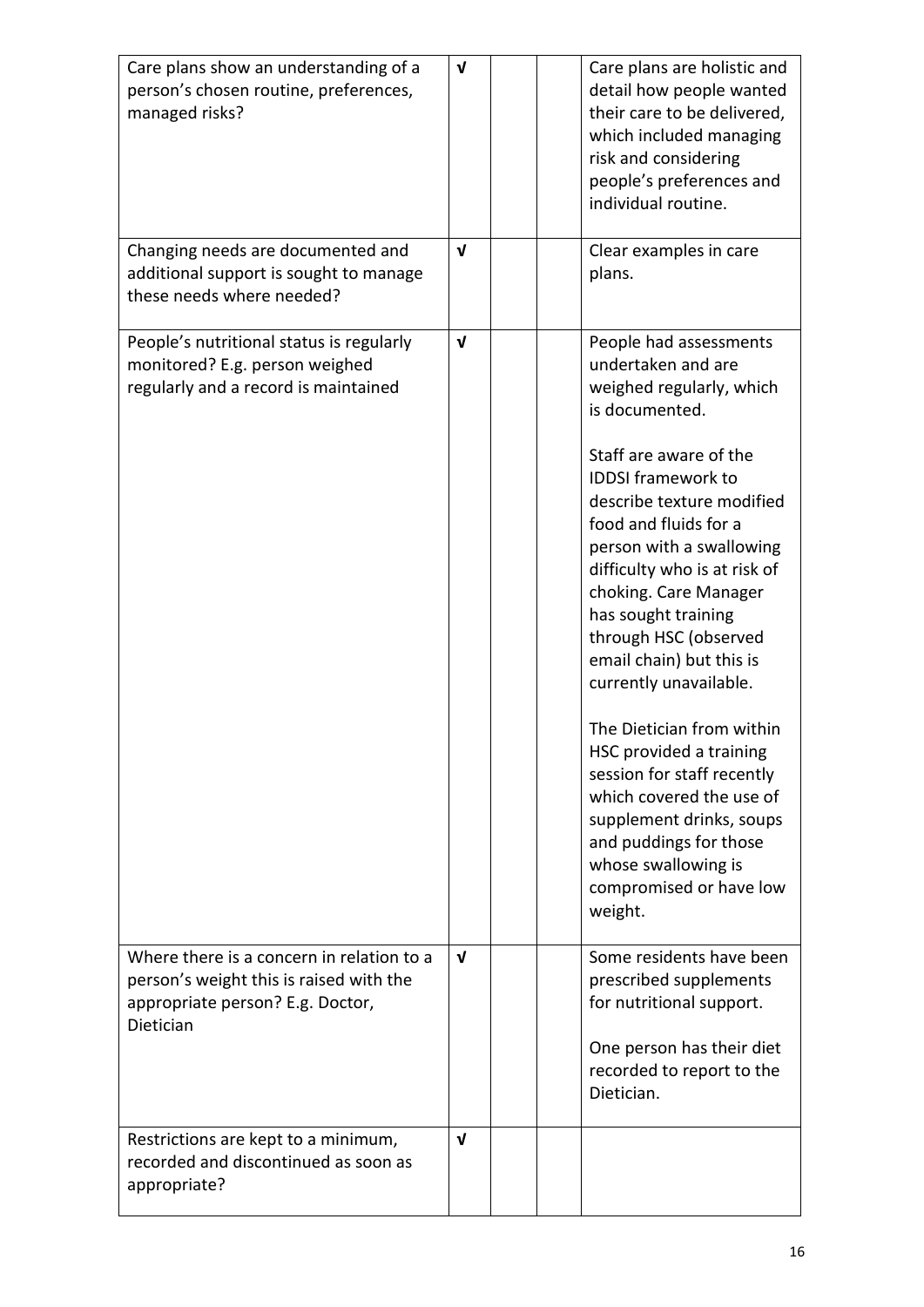| Herbert Protocol in place for a person<br>who has dementia and is at risk of exiting<br>the home unsupervised? |              | $\sqrt{ }$ | The Care Manager and her<br>deputy are aware of the<br>documentation; however,<br>this is currently not<br>required for any resident<br>as no person is at risk of<br>leaving the home<br>unsupervised. Exit from<br>the home is keypad<br>protected so would<br>require a member of staff<br>to assist them to exit the |
|----------------------------------------------------------------------------------------------------------------|--------------|------------|--------------------------------------------------------------------------------------------------------------------------------------------------------------------------------------------------------------------------------------------------------------------------------------------------------------------------|
|                                                                                                                |              |            | building. Fire doors are<br>alarmed and the garden is<br>secure.                                                                                                                                                                                                                                                         |
| A person or their NOK (where<br>appropriate) are involved with care<br>reviews?                                | $\mathbf v$  |            | NOK are informed of<br>necessary changes to care<br>and also if their relative<br>has an accident/incident<br>in the home, for example<br>a fall or a medical<br>incident, transfer to<br>hospital.                                                                                                                      |
| Staff are observed being responsive to<br>people's needs?                                                      | $\mathbf{v}$ |            | No unreasonable delay<br>with providing assistance<br>was observed on this visit.                                                                                                                                                                                                                                        |
| Where dementia care is provided, staff<br>have an understanding of behaviour<br>changes? E.g. Sundowning       | $\mathbf{v}$ |            | Regular updates for<br>dementia care provided<br>throughout the year by a<br><b>Dementia Awareness</b><br>Trainer.                                                                                                                                                                                                       |
| People have access to other services as<br>needed e.g. Dentist, Doctor, Optician<br>etc?                       | $\mathbf{v}$ |            | Appointments are made in<br>consultation with a<br>resident's NOK if a person<br>is unable to consent.                                                                                                                                                                                                                   |
| The team seek appropriate support<br>when a person is receiving end of life<br>care?                           | $\mathbf{v}$ |            | Additional guidance is<br>sought from the person's<br>GP, Community Nurses or<br>from the Palliative Care<br>Nurses who visit the home<br>to provide additional<br>support as needed.                                                                                                                                    |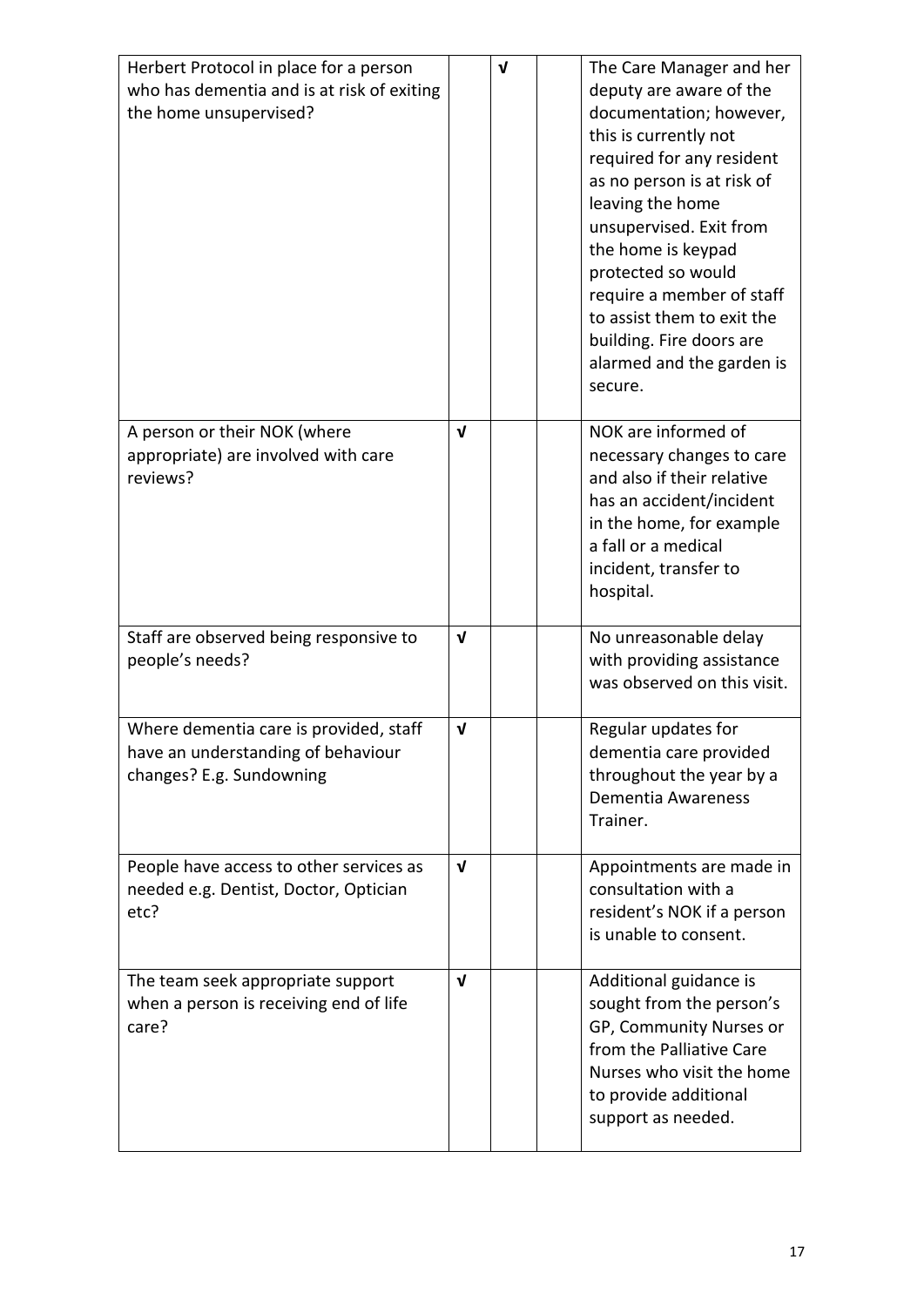| A Hospital Passport or similar<br>information is kept updated for a person<br>who needs to be transferred to hospital? | $\mathbf v$  | Transfer form and<br>checklist in place.                                                                                                                                                                                                                                                                                                                                                                                                                    |
|------------------------------------------------------------------------------------------------------------------------|--------------|-------------------------------------------------------------------------------------------------------------------------------------------------------------------------------------------------------------------------------------------------------------------------------------------------------------------------------------------------------------------------------------------------------------------------------------------------------------|
| Does the home provide time for social<br>stimulation and activity?                                                     | $\mathbf{v}$ | There is an Activity Co-<br>ordinator in the team who<br>plans the activities with<br>input from residents and<br>Carers. The programme<br>includes in-house<br>activities in groups and on<br>a one-to-one basis and<br>also activities within the<br>community. Residents<br>who were spoken to said<br>they really enjoy the arts<br>and crafts and several<br>pieces of their work are<br>displayed in the lounge<br>and reception area of the<br>home. |
| Are the activities appropriate and take in<br>to account people's hobbies and<br>interests?                            | $\mathbf v$  | A person's hobbies and<br>interests are documented<br>in their care plan and<br>social activities organised<br>take this in to account.                                                                                                                                                                                                                                                                                                                     |
| Activities are available which specifically<br>support people with dementia? E.g.<br>Tovertafel                        | $\mathbf v$  | This is not a specialist<br>dementia care home;<br>however, staff have<br>undertaken training.<br>Activities to benefit a<br>person with dementia are<br>catered for.                                                                                                                                                                                                                                                                                       |
| Does the home provide outings away<br>from the home e.g. bus trips or one-to-<br>one outings?                          | $\mathbf{v}$ | Bus outings are offered<br>twice per week in the<br>summer months and once<br>per week in winter.<br>Residents also have an<br>opportunity for an<br>evening drive in December<br>to see the Christmas lights<br>around the island.                                                                                                                                                                                                                         |
| Are people supported to maintain their<br>social networks within the wider<br>community e.g. Age Concern, WRVS?        | V            | The social groups some<br>residents attend are;<br>Jubilee Day Centre, The<br>Russels Day Centre, Ron<br>Short Centre, Trinity                                                                                                                                                                                                                                                                                                                              |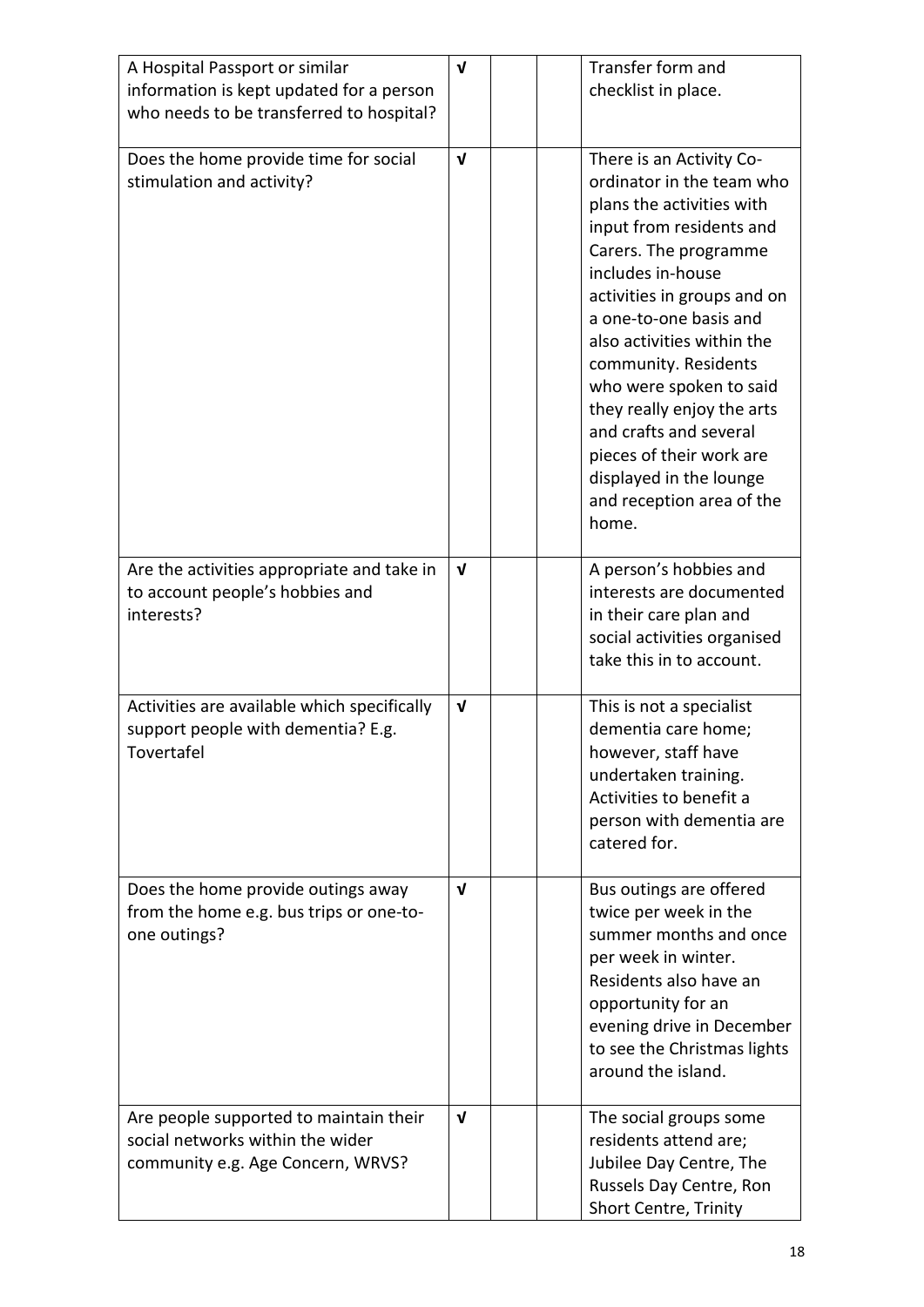|                                                                                                                                          |              |  | Church group, Holiday at<br>Home group, St Saviour's<br>Church group.                                                                                                                                                                                                                                                                                                                                                                                |
|------------------------------------------------------------------------------------------------------------------------------------------|--------------|--|------------------------------------------------------------------------------------------------------------------------------------------------------------------------------------------------------------------------------------------------------------------------------------------------------------------------------------------------------------------------------------------------------------------------------------------------------|
| Are relatives made aware that they are<br>able to take their relative on outings?                                                        | $\mathbf{V}$ |  | It is explained during the<br>admission process that a<br>resident is able to go out<br>at any time with friends<br>and relatives as long as<br>they are well and able to<br>do so.                                                                                                                                                                                                                                                                  |
| Is provision made for outside<br>entertainers to visit the home?                                                                         | $\sqrt{ }$   |  | Regular pet therapy visits<br>and music and singing<br>sessions - The Healing<br>Music Trust (local<br>equivalent during Covid<br>travel restrictions),<br><b>Accordion Club visits.</b>                                                                                                                                                                                                                                                             |
| Is there a selection of activities for<br>people to do in-house for those people<br>who are unable to go out or choose not<br>to go out? | $\mathbf{v}$ |  | There are floor and table<br>games, quizzes, books and<br>magazines, arts and crafts,<br>puzzles, baking and movie<br>sessions. Staff also have<br>time to sit and talk with<br>residents at quieter times<br>of the day.<br>Activity plan in place for 1-<br>1 activity time in the case<br>of a lockdown due to the<br>pandemic and the home<br>has a number of ipads for<br>residents to use and to<br>communicate with<br>relatives and friends. |

| Is the service well-led?                                | <b>YES</b> | <b>NO</b> | <u>In</u><br>part | <b>COMMENTS</b>                                                                                 |
|---------------------------------------------------------|------------|-----------|-------------------|-------------------------------------------------------------------------------------------------|
| There is a complaints policy and<br>procedure in place? | V          |           |                   |                                                                                                 |
| People know where to locate the<br>complaint policy?    | ν          |           |                   | All staff know where it is<br>and have access. Copy of<br>policy on resident's notice<br>board. |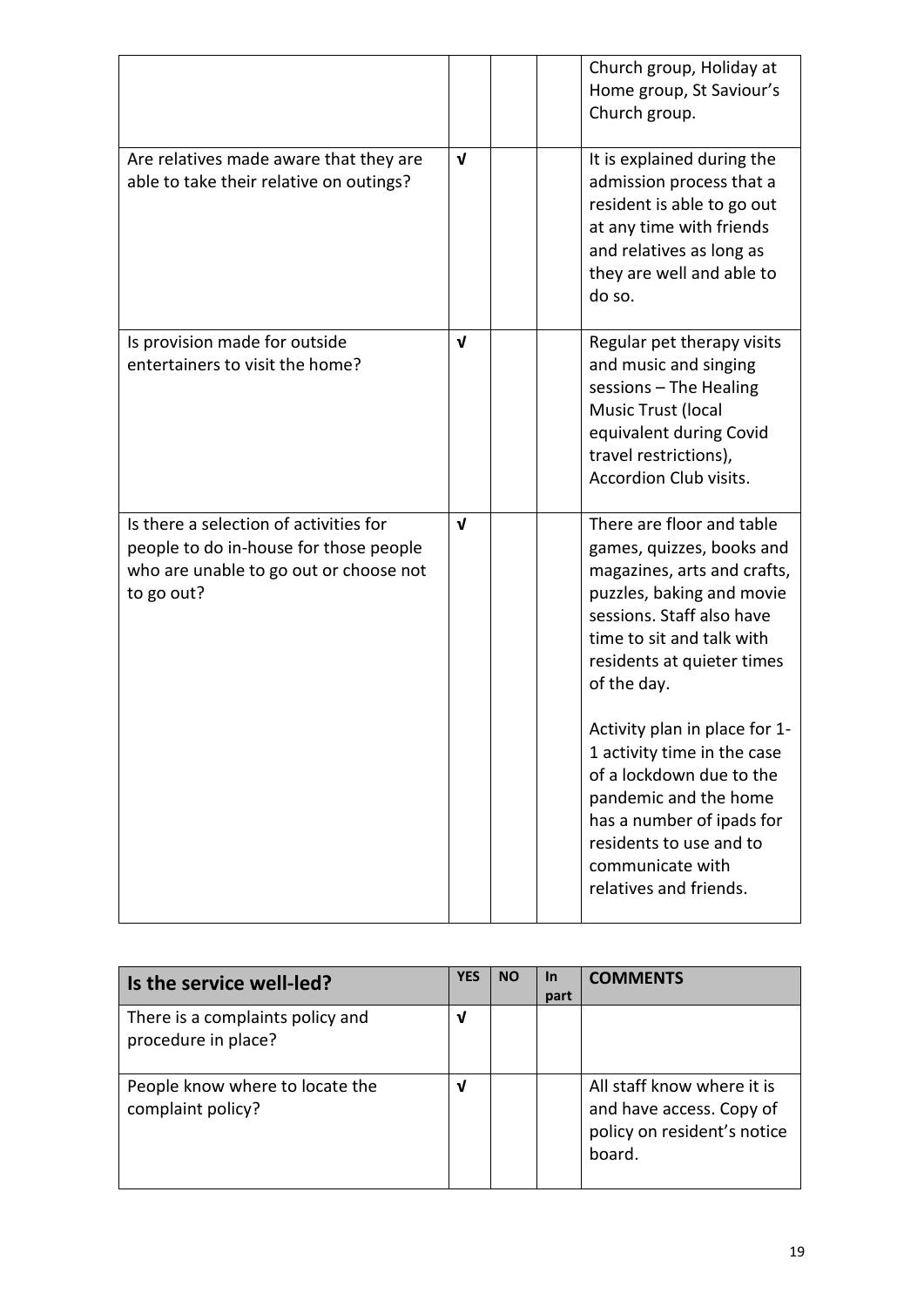| Policies and procedures are in place for<br>staff to follow and these are regularly<br>reviewed?                             | $\mathbf{v}$ | At least 3-yearly, sooner if<br>information received<br>which requires a change<br>of practice or regulations<br>- safeguard policy recently<br>updated.                                                                                                                                                                                                                                                                                |
|------------------------------------------------------------------------------------------------------------------------------|--------------|-----------------------------------------------------------------------------------------------------------------------------------------------------------------------------------------------------------------------------------------------------------------------------------------------------------------------------------------------------------------------------------------------------------------------------------------|
| The home appears to be well-run?                                                                                             | $\mathbf v$  | The Care Manager and her<br>deputy have good<br>relationships with<br>residents and their family,<br>staff and healthcare<br>professionals who visit the<br>home to see residents.<br>The home appeared to be<br>well-organised and staff<br>understood their role<br>within the team.<br>Residents spoken to said<br>they are happy and settled<br>in the home. Several<br>offered that they wouldn't<br>like to live anywhere else.   |
| Does the culture of the home enable<br>people to voice their views and<br>suggestions?                                       | $\mathbf{v}$ | Residents and staff spoken<br>to said the management<br>are approachable and<br>listen to their suggestions<br>or concerns.                                                                                                                                                                                                                                                                                                             |
| People's views and suggestions are<br>sought? E.g. resident meetings, relatives'<br>meetings, questionnaires, suggestion box | $\mathbf{v}$ | Since the beginning of the<br>pandemic large group<br>meetings have not been<br>held. One resident has<br>taken on the role of<br>spokesperson for<br>residents and has regular<br>discussions with the Care<br>Manager to give feedback.<br>Otherwise the Care<br>Manager has an 'open<br>door' policy where<br>residents can speak to her<br>at any time. Relatives are<br>also consulted with on a<br>one-to-one basis as<br>needed. |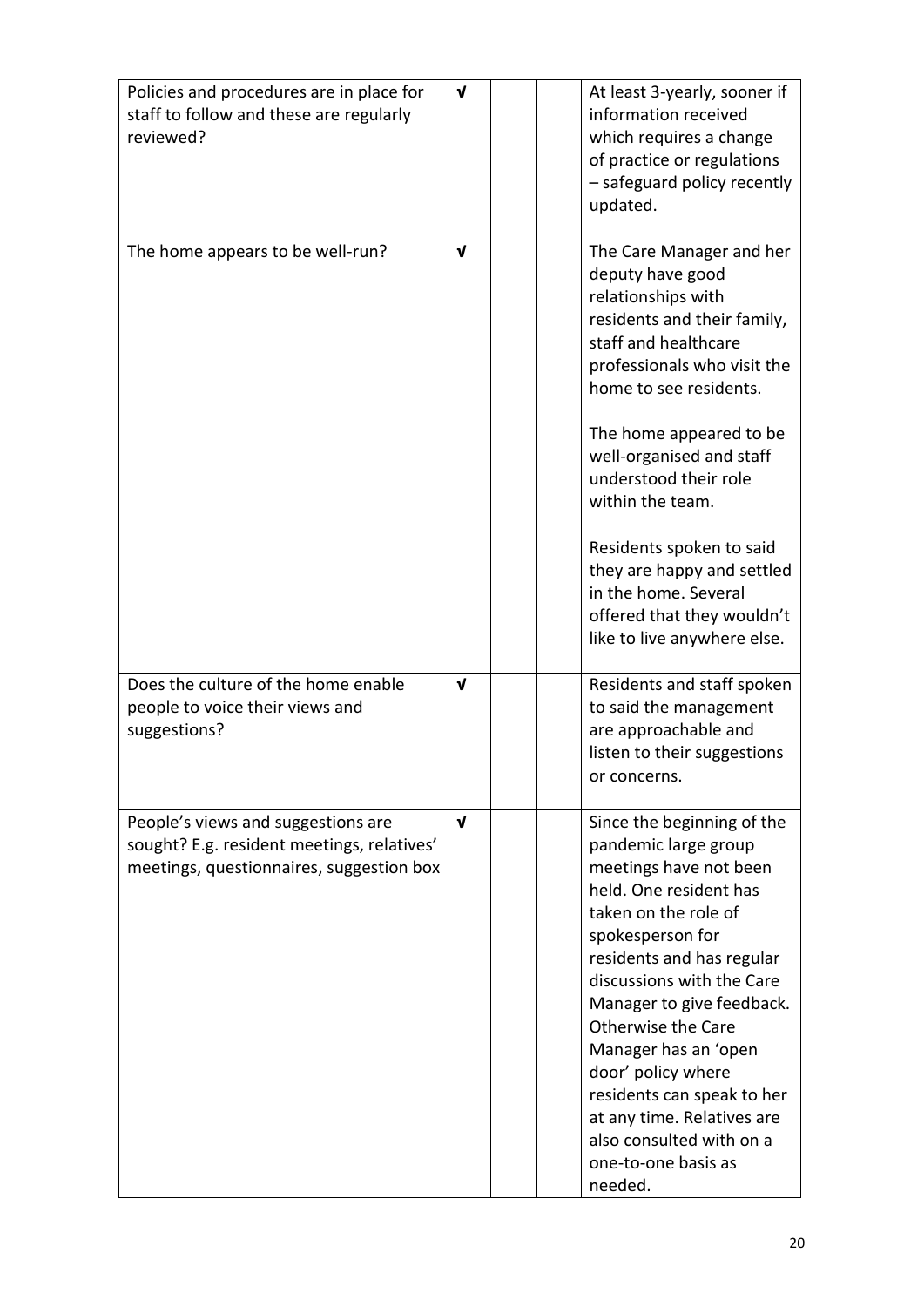|                                                                                |              |              | A Carer undertaking the<br>VQ award developed a<br>questionnaire for<br>residents. Feedback<br>regarding care people<br>received was very<br>positive. Some issues<br>arose in respect of<br>communication. This was<br>fed back to the Care<br>Manager who acted for<br>improvement.       |
|--------------------------------------------------------------------------------|--------------|--------------|---------------------------------------------------------------------------------------------------------------------------------------------------------------------------------------------------------------------------------------------------------------------------------------------|
| People feel their views and suggestions<br>are listened to and are acted upon? | $\mathbf v$  |              | Confirmed in conversation<br>with residents and staff.                                                                                                                                                                                                                                      |
| Regular staff meetings are held?                                               | $\mathbf v$  |              | Staff meetings are held 3-<br>monthly and these are<br>minuted. Team Leader<br>meetings and also Heads<br>of Department meetings<br>take place as needed.                                                                                                                                   |
| Staff have an annual appraisal?                                                |              | $\mathbf{v}$ | Care Manager said not all<br>staff have received an<br>annual appraisal.<br>Candidates undertaking<br>the VQ awards have been<br>completed and an<br>appraisal has been<br>completed for an<br>individual where any<br>issues have been<br>identified and an objective<br>plan is in place. |
| Does the Care Manager monitor quality<br>assurance in the care home?           | $\mathbf{v}$ |              | There are a number of<br>quality assurance audits<br>undertaken in-house e.g.<br>medication audit, room<br>cleaning audit,<br>environmental safety,<br>maintenance reports,<br>monitoring accidents and<br>incidents for trends.<br>Matron also receives<br>feedback from visiting          |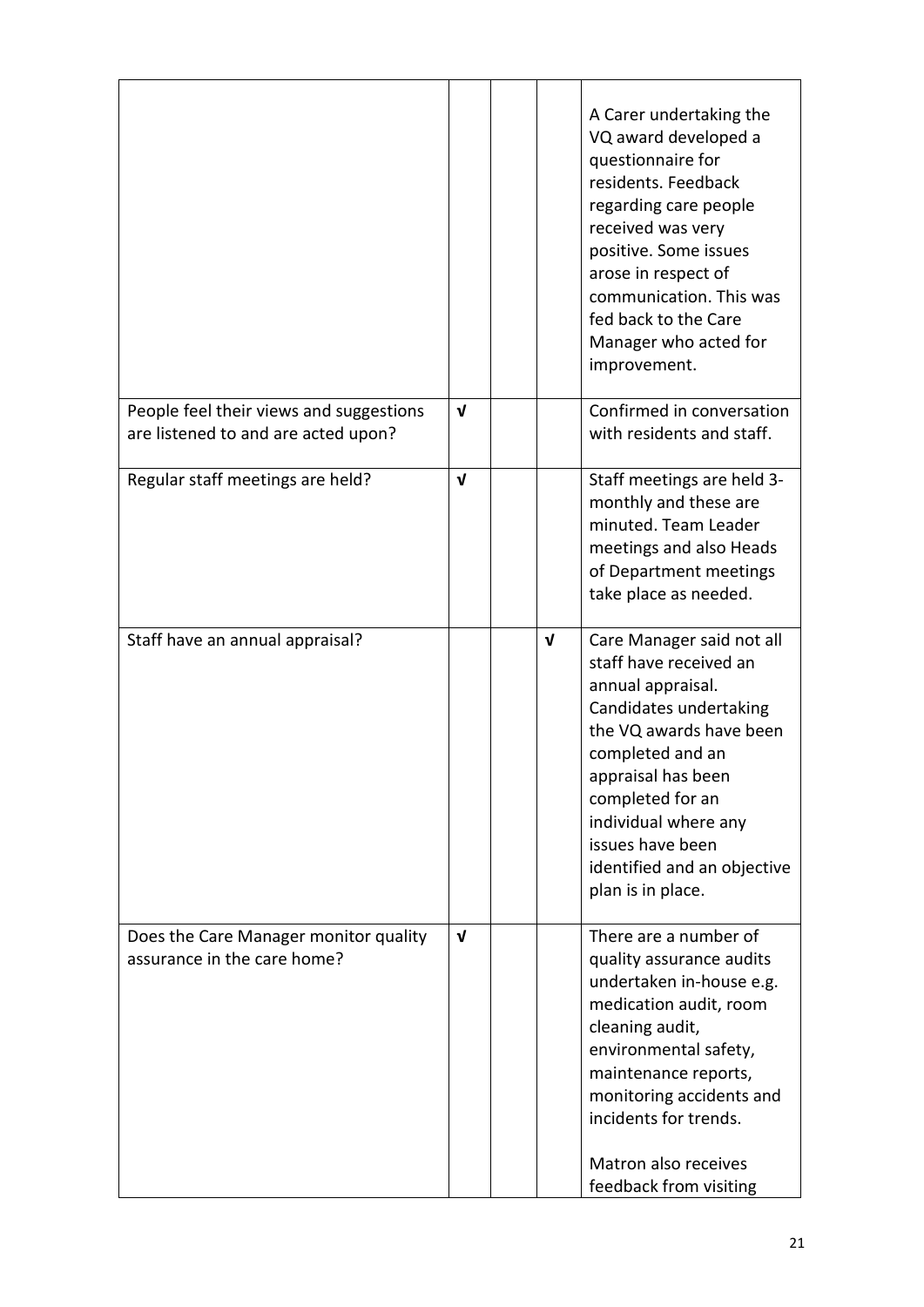|                                                                                                                                                                                      |             |  | healthcare professionals,<br>which she uses for quality<br>assurance.                                                                                                                                                                                                                                                                                                                                                                                                                                                                             |
|--------------------------------------------------------------------------------------------------------------------------------------------------------------------------------------|-------------|--|---------------------------------------------------------------------------------------------------------------------------------------------------------------------------------------------------------------------------------------------------------------------------------------------------------------------------------------------------------------------------------------------------------------------------------------------------------------------------------------------------------------------------------------------------|
| Recommendations as a result of<br>audits/inspections undertaken by<br>outside organisations are actioned<br>promptly? E.g. Medication Management,<br>Food Hygiene, Infection Control | $\mathbf v$ |  | Pharmacy inspection -<br>June 2021-<br>recommendations made<br>on the previous inspection<br>have been actioned - no<br>further recommendations<br>were made on that visit.<br>Infection Control audit last<br>completed in June 2020 -<br>the home was not scored<br>as this followed on-going<br>work undertaken as a<br>result of a previous<br>outbreak of Covid 19. Care<br>Manager to organise for<br>another audit to be<br>completed in 2021 or<br>early in 2022.<br>Food hygiene inspection -<br>Oct $2020 - 5$ -star rating<br>awarded. |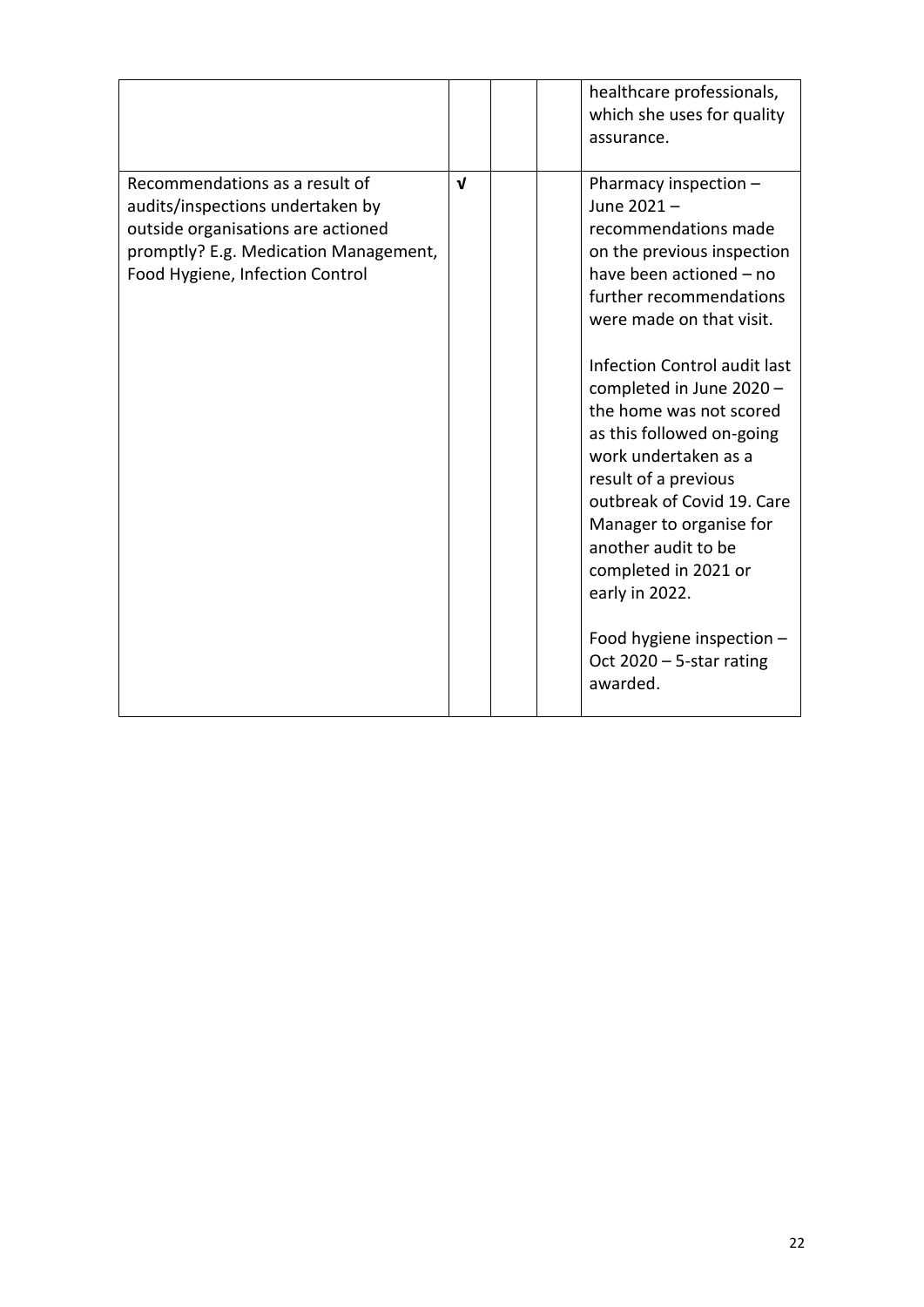#### **Improvement Plan**

Completion of the actions in the improvement plan are the overall responsibility of the home's Care Manager

| <b>Action</b><br>No. | Is the service;<br>Safe?<br><b>Effective?</b><br>Caring?<br><b>Responsive?</b><br>Well-led? | <b>Action</b>                                                                                                                                                                                                                                                                                                                                                  | Date action to be<br>achieved                    | Person/s<br><b>Responsible for</b><br>completion of the<br>action | <b>Compliance check</b><br>date:                   | <b>Through addressing</b><br>the actions, has this<br>raised any issues<br>that require further<br>action |
|----------------------|---------------------------------------------------------------------------------------------|----------------------------------------------------------------------------------------------------------------------------------------------------------------------------------------------------------------------------------------------------------------------------------------------------------------------------------------------------------------|--------------------------------------------------|-------------------------------------------------------------------|----------------------------------------------------|-----------------------------------------------------------------------------------------------------------|
| 1.                   | Safe                                                                                        | Ensure domestic staff are signing the<br>$\bullet$<br>room cleaning schedule in each resident's<br>room when work has been completed -<br>weekly, monthly etc.                                                                                                                                                                                                 | Addressing<br>immediately with<br>relevant staff | Care Manager                                                      | On next inspection.<br>Date TBC.                   |                                                                                                           |
|                      |                                                                                             | Training - ensure all staff are captured in<br>training programmes that are relevant to<br>their role.                                                                                                                                                                                                                                                         | Ongoing                                          | Care Manager                                                      | Progress check on<br>next inspection.<br>Date TBC. |                                                                                                           |
|                      |                                                                                             | Continue to closely monitor staffing level<br>over night by developing a risk<br>assessment to ensure adequate staffing in<br>relation to resident dependency levels,<br>layout of the building and for managing<br>an emergency situation e.g. fire.<br>Assessment to show that it is regularly<br>reviewed and feedback has been sought<br>from night staff. | ongoing                                          | Care Manager and<br>Provider                                      | On next inspection.<br>Date TBC.                   |                                                                                                           |
| 5.                   | <b>Well-led</b>                                                                             | Annual appraisals to be completed for all<br>$\bullet$<br>staff.                                                                                                                                                                                                                                                                                               | Ongoing                                          | Care Manager                                                      | Progress check on<br>next inspection.<br>Date TBC. |                                                                                                           |
|                      |                                                                                             | Organise an infection control audit with<br>the IPACT team now returned to business<br>as usual.                                                                                                                                                                                                                                                               | By end of 2021 or<br>early in the New<br>Year    | Care Manager                                                      | <b>March 2022</b>                                  |                                                                                                           |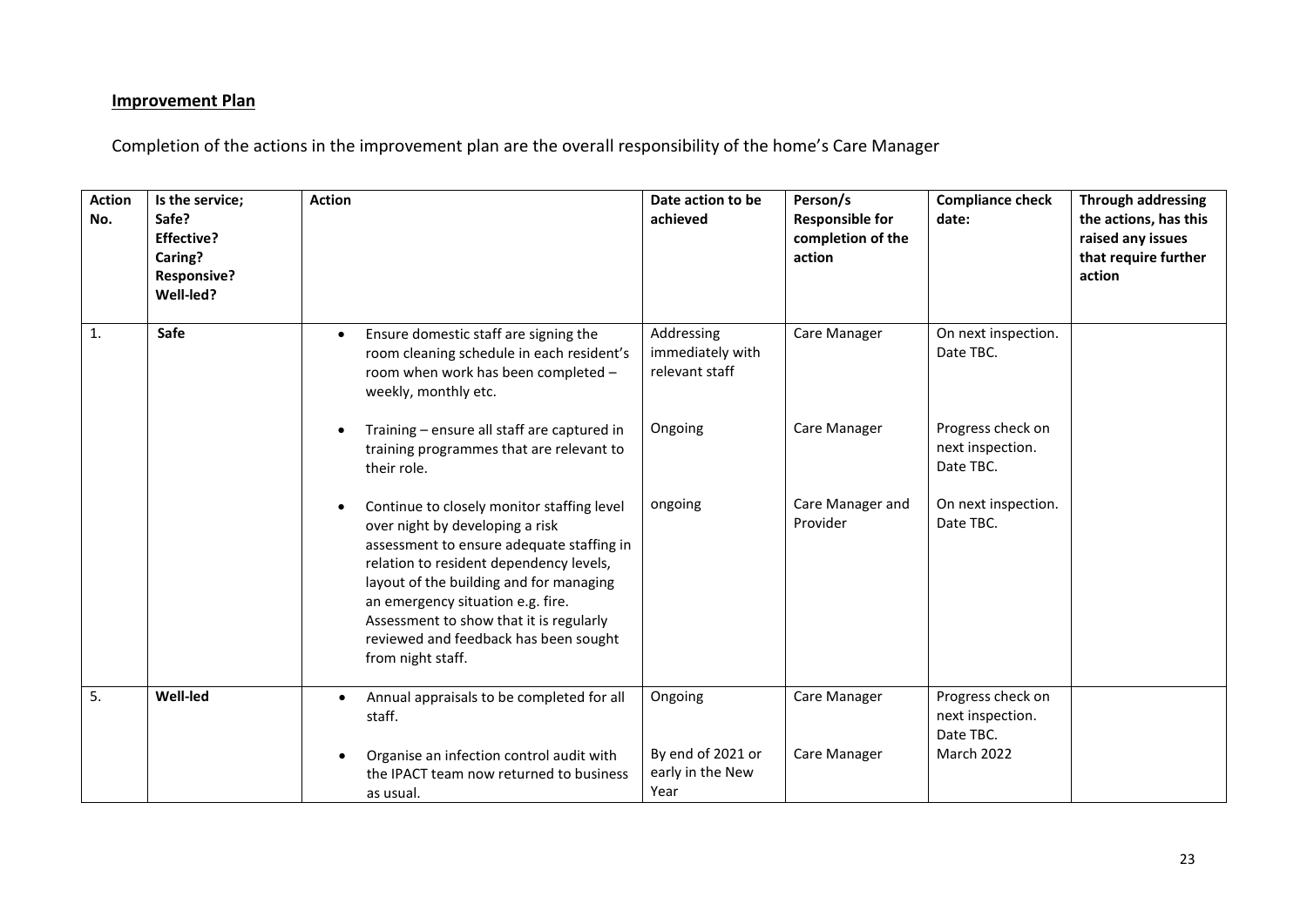|  | Preparedness folder in place for              | Ongoing | Care Manager and | Progress check on |  |
|--|-----------------------------------------------|---------|------------------|-------------------|--|
|  | interruption of business in the case of a     |         | Provider         | next inspection.  |  |
|  | pandemic. Continue to build on this to        |         |                  | Date TBC.         |  |
|  | include interruption of business due to       |         |                  |                   |  |
|  | other factors e.g. fire, flood, kitchen out   |         |                  |                   |  |
|  | of action, IT issues, no heating, lighting or |         |                  |                   |  |
|  | water etc.                                    |         |                  |                   |  |
|  |                                               |         |                  |                   |  |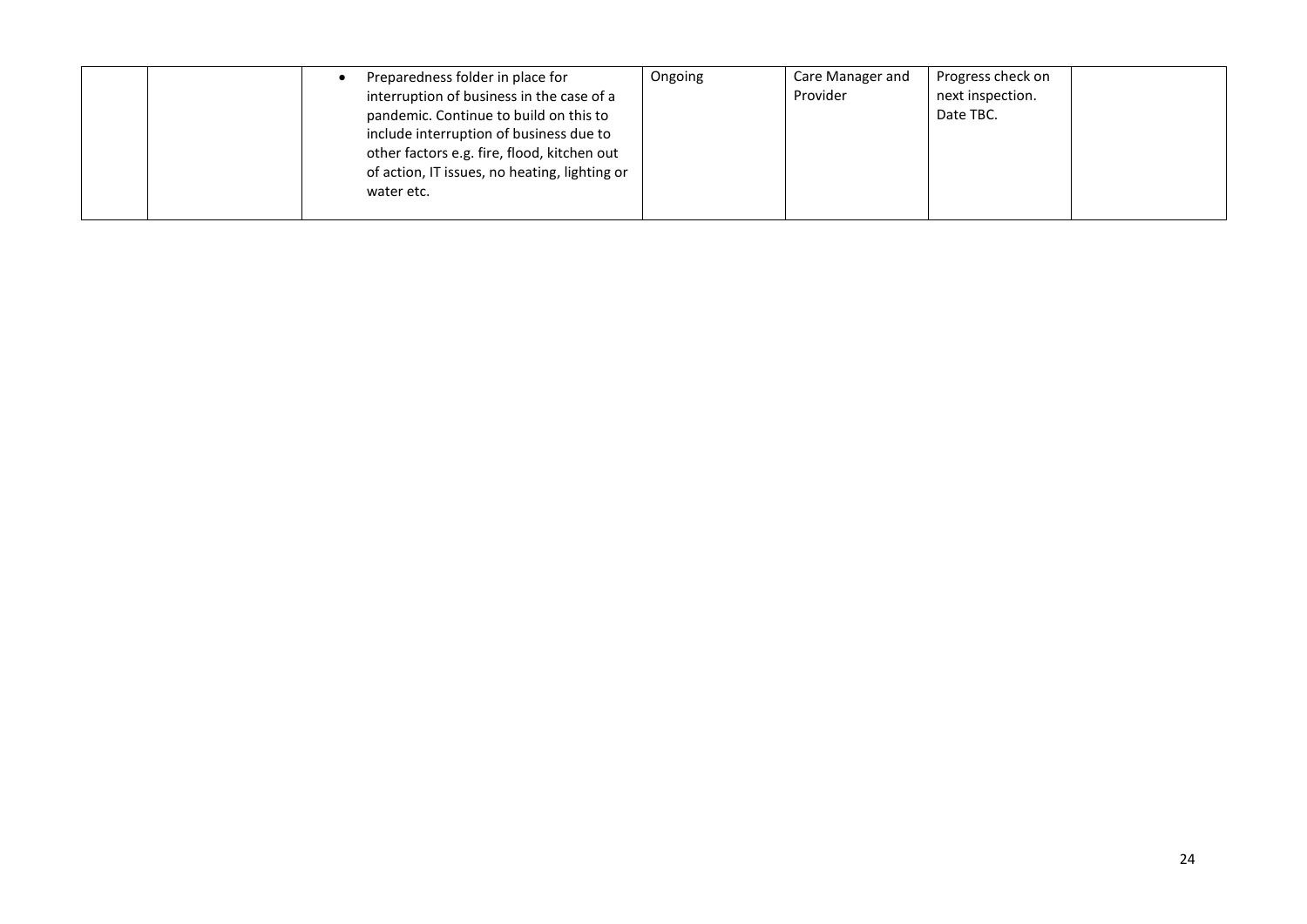# **HOME MANAGER/PROVIDERS RESPONSE**

Please provide the Inspection department of Health & Social Care with an action plan, which indicates how requirements and recommendations are to be addressed and a completion date within the stated timetable.

| <b>No</b> | <b>Recommended works</b> | Action being taken to address<br>requirements | <b>Estimated</b><br>completion<br>date |
|-----------|--------------------------|-----------------------------------------------|----------------------------------------|
|           |                          |                                               |                                        |
|           |                          |                                               |                                        |
|           |                          |                                               |                                        |
|           |                          |                                               |                                        |
|           |                          |                                               |                                        |
|           |                          |                                               |                                        |

| <b>No</b> | Recommended<br>practice developments | Action being taken to address<br>recommendations | <b>Estimated</b><br>completion<br>date |
|-----------|--------------------------------------|--------------------------------------------------|----------------------------------------|
|           |                                      |                                                  |                                        |
|           |                                      |                                                  |                                        |
|           |                                      |                                                  |                                        |
|           |                                      |                                                  |                                        |
|           |                                      |                                                  |                                        |
|           |                                      |                                                  |                                        |
|           |                                      |                                                  |                                        |
|           |                                      |                                                  |                                        |
|           |                                      |                                                  |                                        |
|           |                                      |                                                  |                                        |